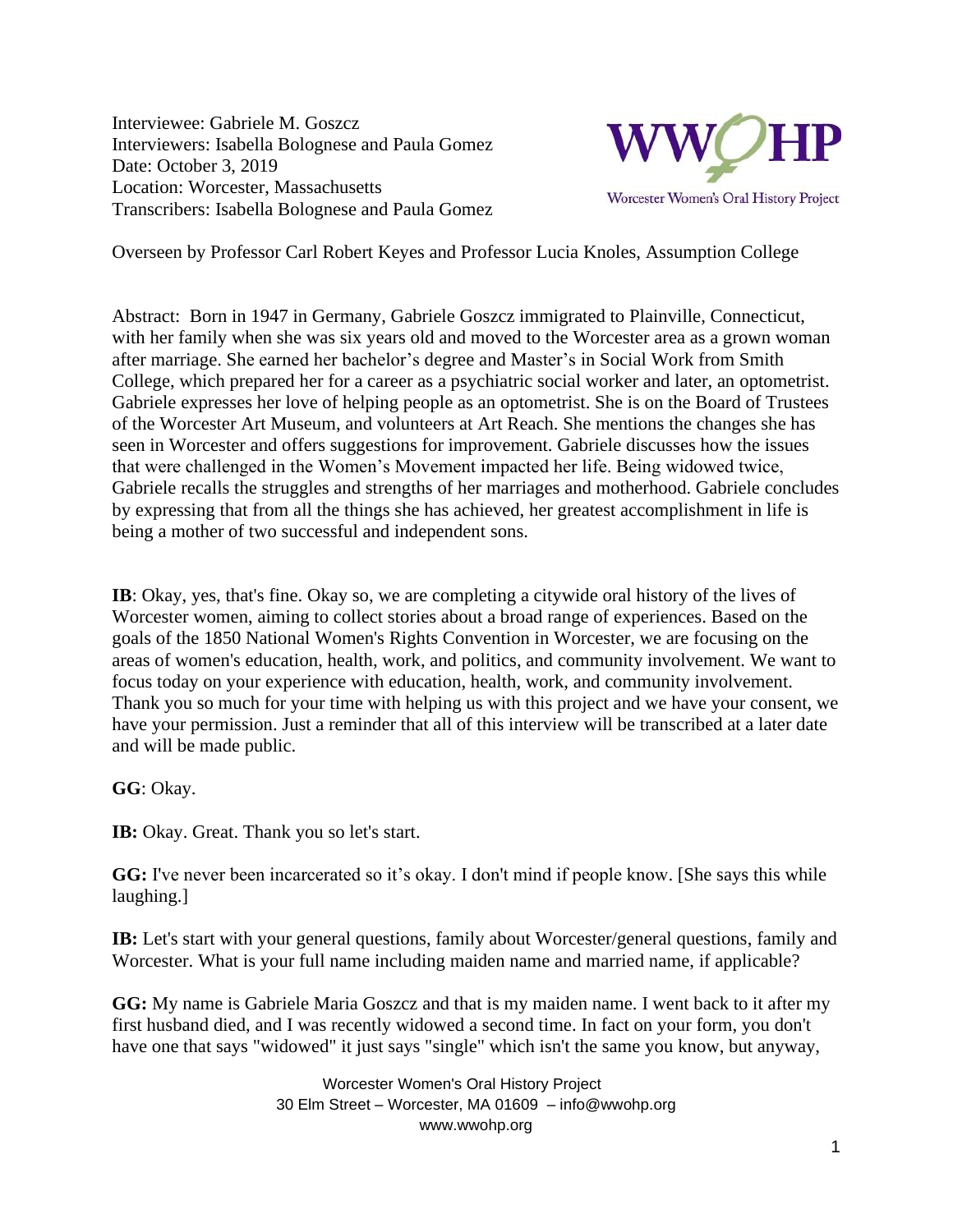you may just want to update your form next time. But yeah so.. What else do you want me to tell you?

## **IB:** Oh sorry, when were you born?

**GG:** In 1947, I was born in Germany. My mother was German, and my father was Polish, and he was in the Polish Allied Army. And they met at the end of the war [World War II] when I think his unit sort of like--- how they occupied towns --- you know, and that's how they met. And when I was ten months old, my parents moved to Belgium because that was neutral territory. And my mom didn't want to stay in Germany because the town she lived in was totally bombed out and she was an only child. So, she didn't have a lot of relatives. And my dad didn't want to go back to Poland because Poland at that point had become Communist. So, they went to Belgium and my dad worked in a coal mine until I was six years old. And they got a Displaced Person's Visa, which basically is a special visa for people that don't have a homeland to go back to. So, we came to this country in 1953 and my dad worked in a factory his whole life. My mom also actually worked in a factory for a while and then she did seamstress- type work.

I'm the first person on either side of my family to go to college. So, it is a country where you know there's opportunity that you wouldn't have had where you came from. So --and I went towell I, I wouldn't say grow up in Connecticut, in New Britain which has a big Polish population. In fact, the town is sort of nicknamed "New Britzky" because it does have so many Polish folks. And then my family moved to the next town over when they were able to buy a house in the town of Plainville. So that's where I graduated from high school. And my first two years of college I went to something called Hartford College for Women, and I commuted from home. And then between my sophomore and junior year, I got married because in those days, in light of what you did but I did end up finishing college. In fact, when I got married, I moved up to Amherst [Massachusetts] and I was going to attend UMass [University of Massachusetts] and I hated it. And so, it's kind of a little long story. I don't know if you want to hear it, but I hated it because it was so big. Hartford College for Women was actually very small, and it was a commuter college that actually had a lot of professors from other colleges moonlighting there. So, actually while I was there, I had a professor from Yale. I had two from Smith College, and so, and I was used to small classes and UMass was huge. There were like 250 kids in the class, and the very first thing that the professor says is, "Memorize your student ID because if you don't put the right number on the scan, you know, multiple choice test, you're not going to get credit for this course." And then he said, "Don't bother asking questions, I'll probably cover whatever it is you want to know. There's 250 of you, and I will only have time to do my lecture if people don't keep interrupting with questions." You know, my classes have been like 16 to 20 so I was like beside myself. So, UMass started a week before Smith College did, which was right in the next town over. [Northampton, MA] So, I went over there and say, "Is there any chance I can get in here?" And because I already had two professors that they had they---that was the days before you could fax things. They sent a carrier up from Hartford [Connecticut] with my transcript and I got in! And I got a full scholarship, so I was very proud of myself. It's funny because I went back to UMass because if you withdraw within a week, you can get your money back. So, I said, "I want to withdraw and get my money back." And the lady said, "What are you going to do?"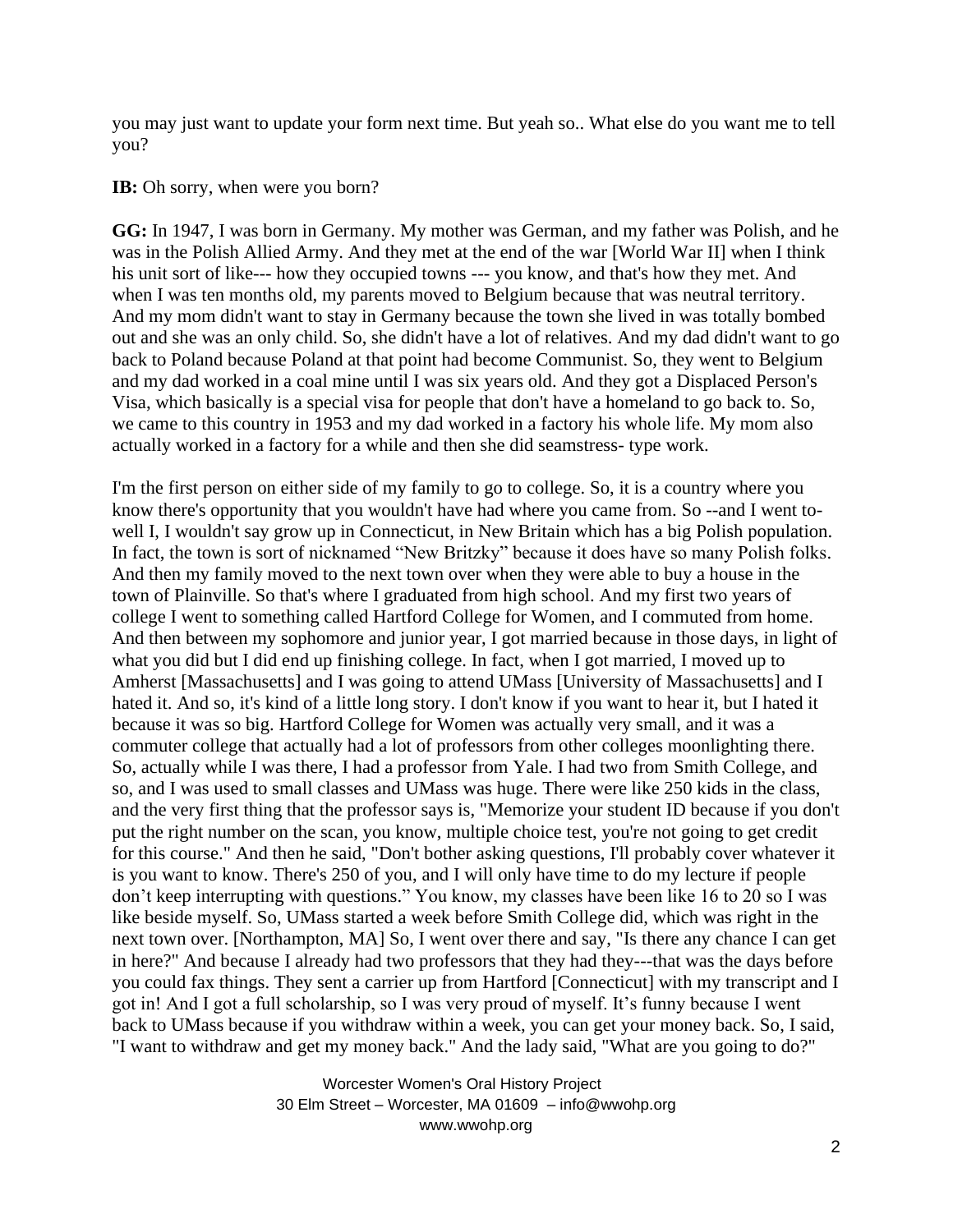And I said, "I'm going to go to Smith." And she said, "Do they know this?" And she thought I was just having delusions or whatever, but I had already taken care of it.

**IB:** You mentioned how you moved to a Polish community in Connecticut**.**

**GG:** Yeah.

**IB:** What was it like for you there?

**GG:** Well, the whole….It wasn't just a Polish neighborhood. It was kind of mixed.

IB: Okay.

GG: Because I know one of my girlfriends next door was Italian, so but I mean... I was six, I didn't know any English. So, I certainly had to learn to speak it and spell it and write it and read it all at the same time, and I sort of felt out of it a lot because I was very skinny [laughs] and I couldn't speak well. But I guess you just gotta do what you do. And it was funny because I didn't realize at the time, and kids don't, that we were quite poor. We lived in an apartment. It was a house that had two apartments, two on the top, two on the bottom. You walked in the front door and there was a hallway, and one door went to our apartment, another door went to the other apartment, and then the third door was actually almost like the size of the closet. That's where the toilet was. So, you had to share a toilet with the other family on that floor and you didn't have running hot water. But it wasn't until I was older that I realized that not the whole world was like that, but my parents did the best they could. Like I said, they saved up. My dad worked extra shifts in the factory and they were able to buy a house when I was in fifth grade.

**IB:** Was it just you and your parents? Did you have any siblings?

**GG:** I have a half-sister because my mom had been widowed during the war. You know, she had a German husband, so I have a half-sister that is seven years older than I am.

**IB:** Were the expectations that your family had on you and your half-sister in Germany different than the expectations that were placed on you two when you came to the States?

**GG:** Well, you know, it's hard to know. I know that it was always that you should study hard and get smarter, but I was only six when we left, so I hadn't gone to school much there. But at least for my mom, the expectation always was that you gotta find yourself a husband. If you're educated, you can find a better husband than if you're not. Whereas my dad, I had more of a sense that you study hard so you can be smart, you can do stuff, not so much that the husband had to be involved. You know what I mean, it was just sort of a different emphasis. My sister got married right out of high school so…

**IB:** Who's older?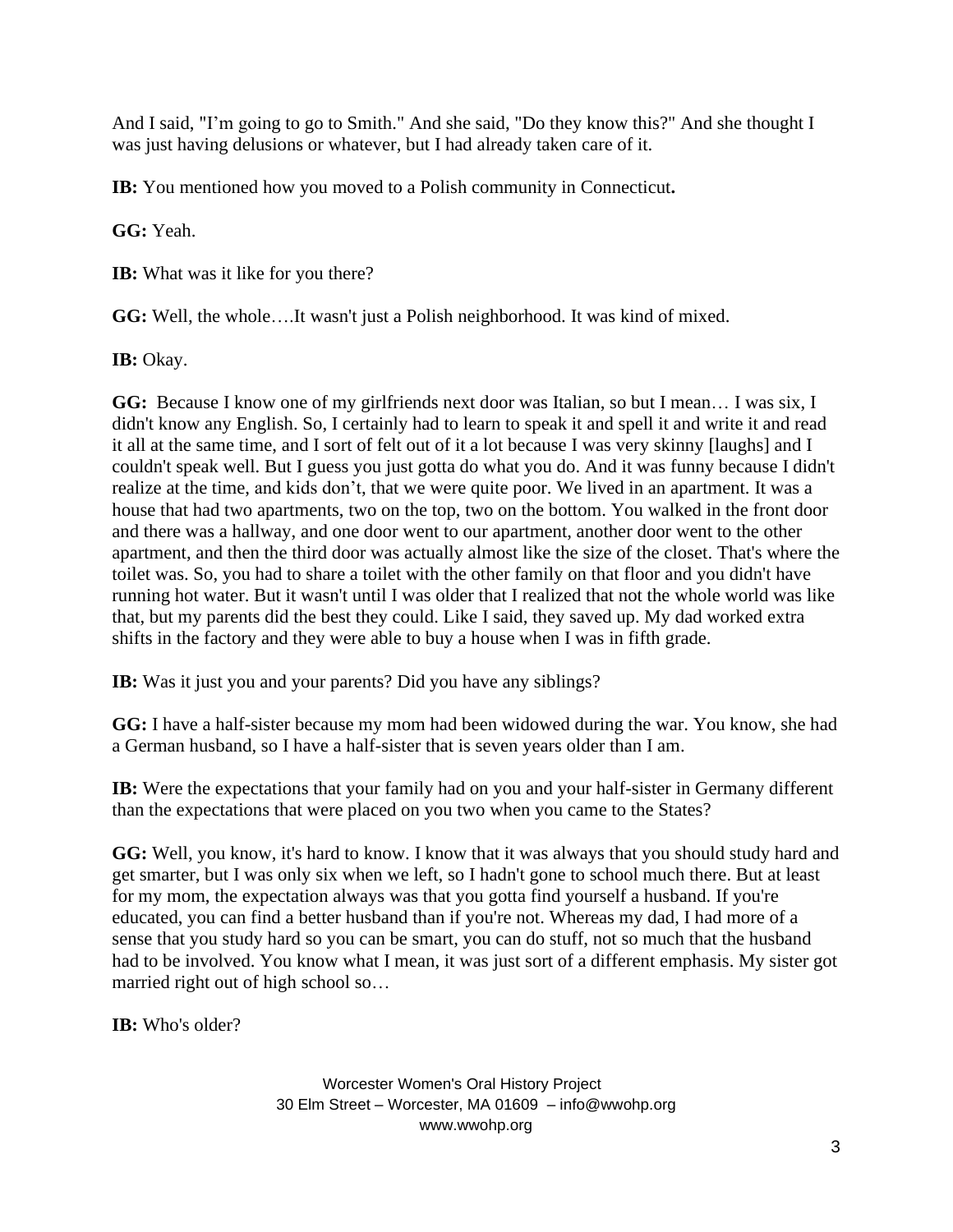**GG:** She is by seven years.

**IB:** Were there lessons that your parents taught her and didn't teach you being the younger child, or were things the same?

**GG:** Not that I can recall. My mom was always very strict German. You had to clean your room. You had to be neat and all of that sort of stuff. But I think that some of it might be what our interests were. My sister was more into getting married and wearing nice clothes and things like that whereas I was always sort of hands-on, mechanically inclined. So, I used to help my dad put together stuff so I think I was more, I shouldn't say tomboy because I wasn't big into sports, but I was more into fixing things, and how does something work. He was always very happy to show me.

**IB:** Sorry, we're trying to…

**GG:** So, you want me to finish telling you about going to school?

**IB:** Yes! I am so sorry, so with your education, were classes co-ed? Were they...?

**GG:** No, my undergraduate was all female. Hartford College for Women and Smith College, even to this day still all female. It's interesting because I think that that actually gives you an opportunity to kind of develop leadership skills without the male/female interactions that sometimes cloud things up. You know, guys have to feel like they're in charge so they're going to push ahead. Or sometimes women, I think, in front of men don't want to take leadership roles, because I think there's that kind of stigma to being a bossy dame. So, you know, I think at least for me, I thought it was good.

**IB:** Were there any challenges though being in an all-female college?

**GG:** Well, the big challenge being that my first two years I was living in home. My second year, because I had gotten married in between, I was not living on campus, so I didn't have sort of the built-in study groups that you have when you live in a dorm or sort of hanging out and, you know, sort of informal learning that happens so because I go to classes and then I go home. [laughing] So, I think that was the challenge, you know, not having the learning that happens outside of lecture. So after my undergraduate there, I actually went to graduate school and got a Masters in Social Work from Smith College.

**IB:** And what years and names of programs were...?

**GG:** I graduated with my bachelor's in 1970 and in '72, I got my MSW [Master of Social Work] and I was a psychiatric social worker a number of years.

**PG:** So, about work, what was your first job? You told me… [interruption].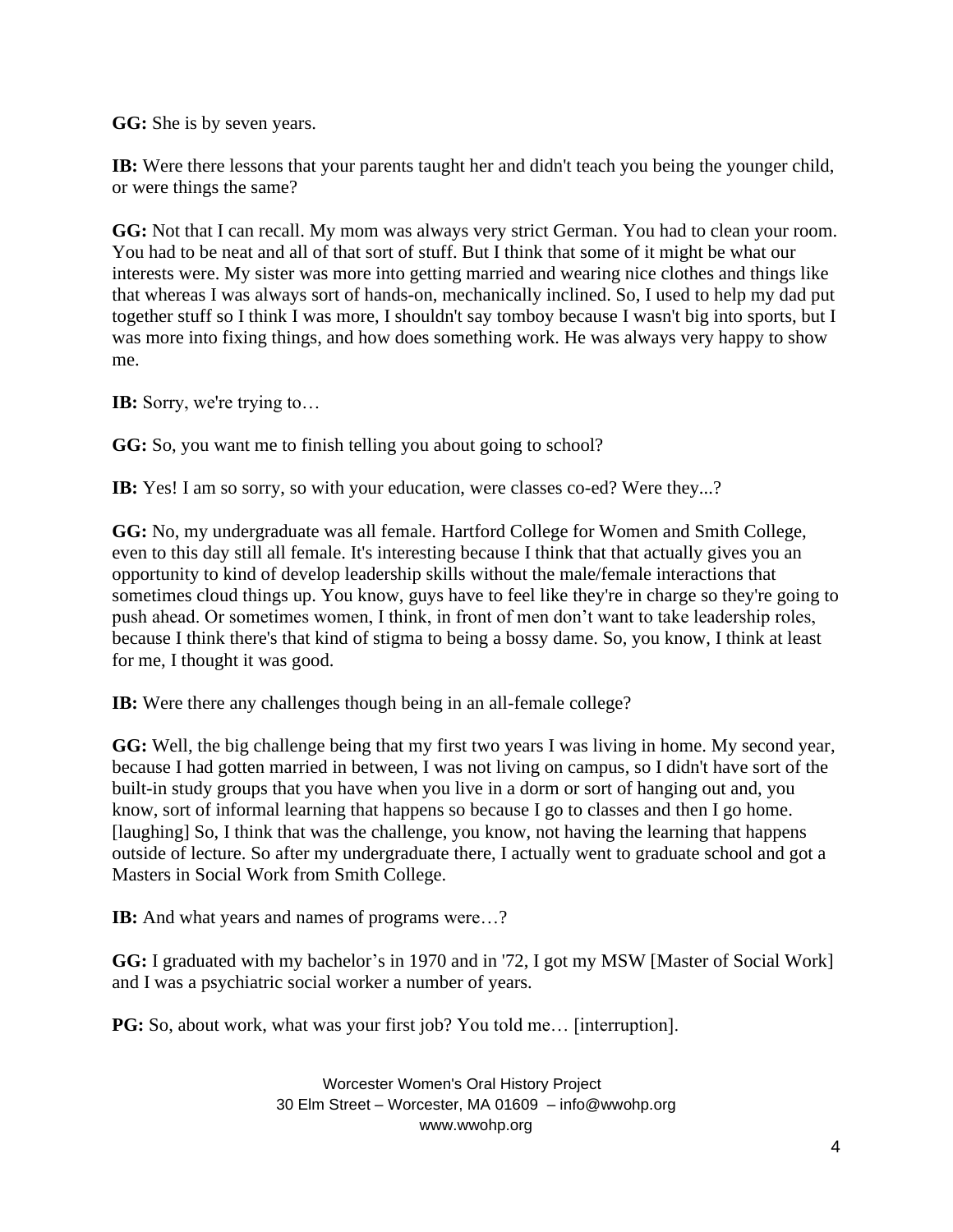**GG:** My first job out of school or my first job in life?

**PG:** In life.

**GG:** In life! Okay, I babysat and then I cleaned houses and then I was a waitress in a coffee shop, mom and pop type restaurant. I did that in high school and in my senior year in high school I got a job in a hospital working in medical records, so just filing and different things like that.

**IB:** Sorry, going back really quickly to education, when you graduated whether from your undergrad or your grad, did you see--- what kinds of opportunities did you see out there for job opportunities or life opportunities/

**GG:** As a social worker, you could go to work for the welfare system and certainly do public social work. But when I was doing one of my internships in graduate school, it was actually in a public school and there was a psychiatrist that they hired as a consultant. And we'd have staff meetings and so I met him that way. And then when I was looking for work, I just kind of sent him my resume and he remembered me, and they were, I guess, looking to expand, so I got hired. So, it was more like because I met him [ laughs]. So, I did psychiatric social work and then I had kids, two kids. And after my second child was born, my first husband died. And, so then I did more social work for a number of years. My first husband committed suicide, so it was very...[inhales] very painful definitely. All death is complicated, but that sort of adds another layer and I kind of felt burned out. And with psychiatric social work, it's like you have to give so much of yourself and I wanted to have enough left over for my kids and me. So, I went back to school. I took a year of pre-med and I went to optometry school and the joke used to be, I went from helping people see the light figuratively to seeing it literally. But in the meantime-- actually what made me… I have always been interested in medicine and I was good at math, so there's a lot of optics in math and optometry. But in the ten years after my--- during the ten years between when my first husband died and I got remarried and I graduated from optometry school, I actually dated somebody that was an optometrist and I remember thinking I'm just as smart as he is. I know I can do that, and it seemed interesting, and I explored it some more and sure enough, I did.

**PG:** How old are your children?

**GG:** One is 40...44 I just had to do the math, and the other one is 41.

**PG:** And do you have any grandkids?

**GG:** Yes. I have four grandkids, and so my older son has a girl and a boy, nine and seven and my younger son has two boys, eight and five. The younger one lives locally in Marlborough and he actually took over my practice, so I only work one day a week. And my other son lives in Texas, so I don't get to see them often.

**IB:** What's your current prac- work?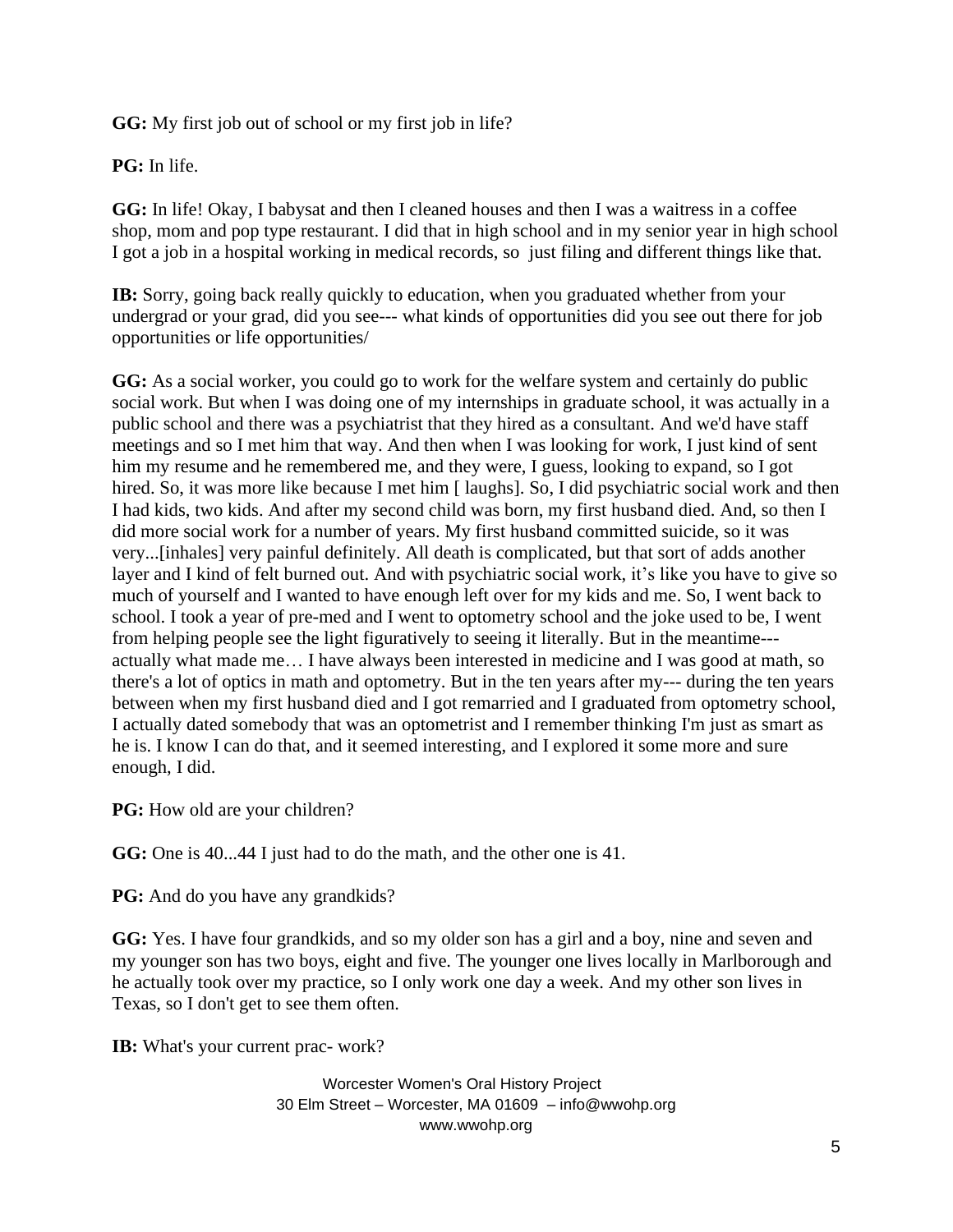**GG:** I'm an optometrist.

**IB**: Okay.

**GG:** Eye doctor.

**IB**: Okay, sorry.

**PG:** Continuing with work, you told me you were a babysitter, waitress. I am going to talk about your recent work. What has this work meant to you?

**GG:** Optometry I love because it combines making a qualitative difference in people's lives and you get to talk to them and you kind of get to know them. I mean I've been doing it for 30 years and so there are people that started coming to me when they were in middle school, and now they're coming and they've got kids of their own that are in middle school. So, there's just that continuity of care. Makes me use my brain because you sometimes have kind of puzzle out what's going on because not every symptom has a clear reason for it or an easy answer. And [long pause] and I went into optometry also because…One of the things is before I met my second husband, I always felt that I never wanted to feel I wanted to get married to be financially stable. And on a social worker's salary it's hard to raise two kids and send them to college. So, I never wanted to feel---because I knew some people who they got into marriage because they wanted financial security and they were miserable. So, I always said, "No, I'm going do it on my own and then if somebody comes along, okay that will be like just a little added benefit." So yeah it---you know, it was a good career, and it has a lot of flexibility. I work for myself and I can set my own hours. Once a week I would work late because it was like after-work hours. But when my kids were in high school and they were on the track team or whatever there was a meet, I could just block it out and go watch them run. Whereas if I had a regular employer, I would have to ask permission and I would have to use up my vacation time. So, if I took time off, I wasn't earning money, but at least it was a choice that I could make, that I wasn't dependent on someone else giving me permission to do it.

**IB:** Do you think your gender has helped you in the workplace?

**GG:** Yes and no, okay. I think a lot of people feel more comfortable with a woman. You know, I mean in optometry, people get to leave their clothes on so it's not… You know that part of it, [says while laughing] but especially little kids are more comfortable I think sometimes with a female that is going to be taking care of them. You know, I've had [laughs] one guy but he was, again a little flakey and I remember I came in and I introduced myself and I guess he didn't hear it and he kept calling me "nursey." And I said, "I'm not a nurse I'm the doctor," and he'd say, "When is the doctor coming in?" And so, I did the whole eye exam and at the end he said, "You do a darn good job for a nurse, but I wish I got the chance to meet the doctor."

**IB:** And how did you feel about being called "nursey"?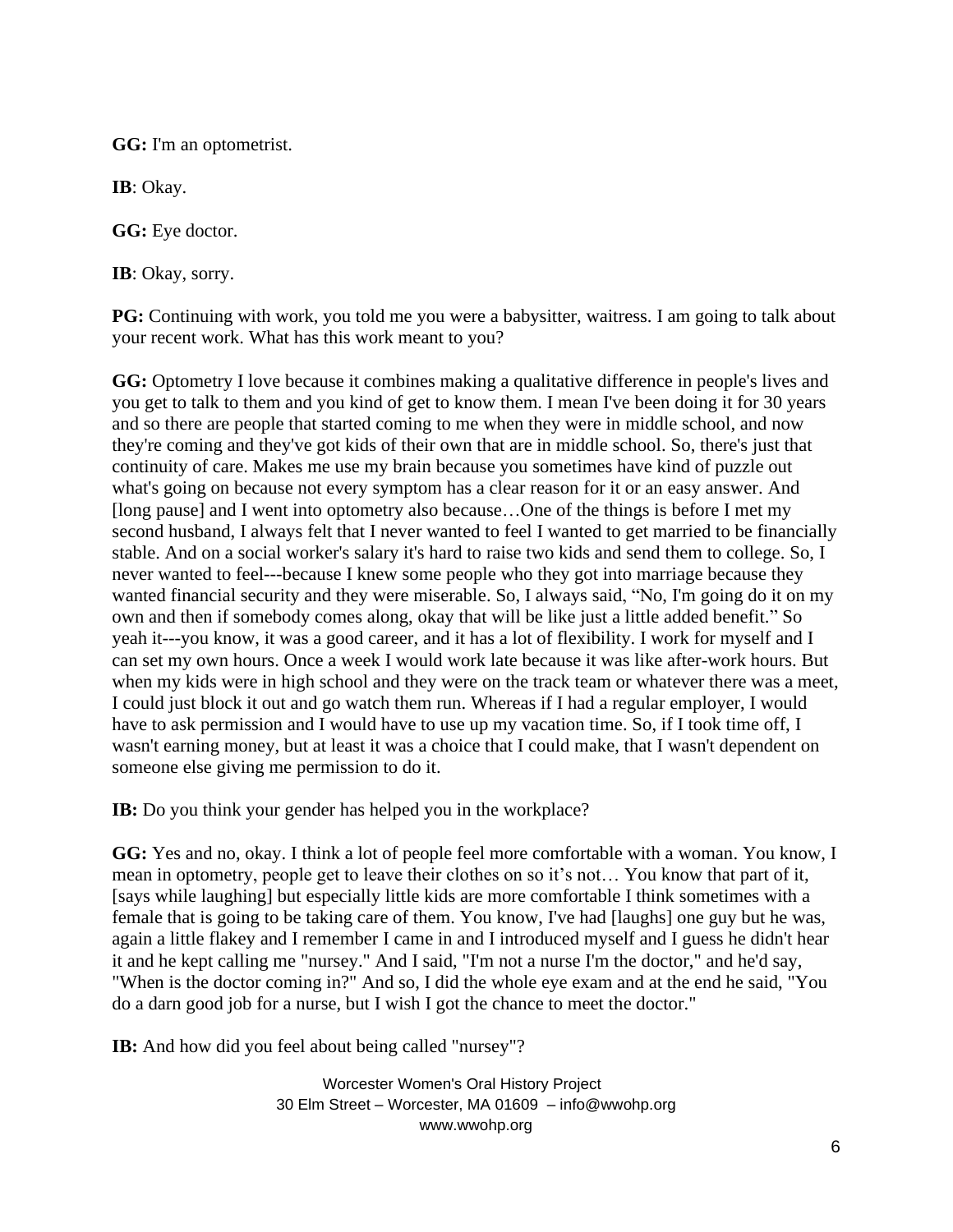**GG:** You know, the thing is you pick your battles in life. To me I'm not going to change his mind, like I'm going to get sort of snotty whatever with him. I guess it was like--- it just kind of reminded me of sort of the leftover sort of stereotypes of what kinds of jobs women can do. You know, so it was sort of like oh yeah, here's another one of these people who hasn't quite caught on, but you know...

**IB**: And have you been seeing those stereotype references often?

**GG**: No, you know that was like 30 years ago, you know? Things have gotten a lot better. In fact, nowadays, optometry school I think there's more women enrolled than men. And just as a little tidbit of information, my son, the younger one, became an optometrist and I happened to cold call sometimes---I wanted to kind of like network with other women whose children had gone into the field. I am the very first mother-son, or even mother-daughter practice that they have in the United States. Because I had called the headquarters of the American Optometric Association and they said they don't know because it was traditionally a male-dominated field. So, if there was a parent-child practice, it was always the father and their son and then later a father and a daughter, but there was never a mother who had been there first, so that was kind of cool.

**PG**: Oh, that's good. That's really cool. Aww.

**IB**: And when did your practice start up?

**GG:** In...30 years ago, '89. It's in Auburn [Massachusetts] and like I said, my son took over and I just work one day a week and he's opened a couple of other offices.

**IB**: What were your primary responsibilities in terms of your work?

**GG**: Well, doing eye exams, running the office, I mean I only had someone, a receptionist to answer the phone. As it got busier, you hire more people, but I used to have people…So like there are glasses and I would make eyeglass repairs, and try to troubleshoot when insurance wouldn't pay, why weren't they paying, stuff like that. But most of it is doing eye exams and diagnosing and making treatment plans.

**PG**: Have you been able to balance them like your housework with your workplace?

**GG**: Yes, I feel like I have, partly because the office is right next to the house, [laughs] so that was easy.

**IB**: What were your responsibilities around the house?

**GG**: Cooking that's the main… My um my late husband, he just died last month--- but never cooked, which was okay, he was good at clean up. But so, cooking…I have to say, I--- because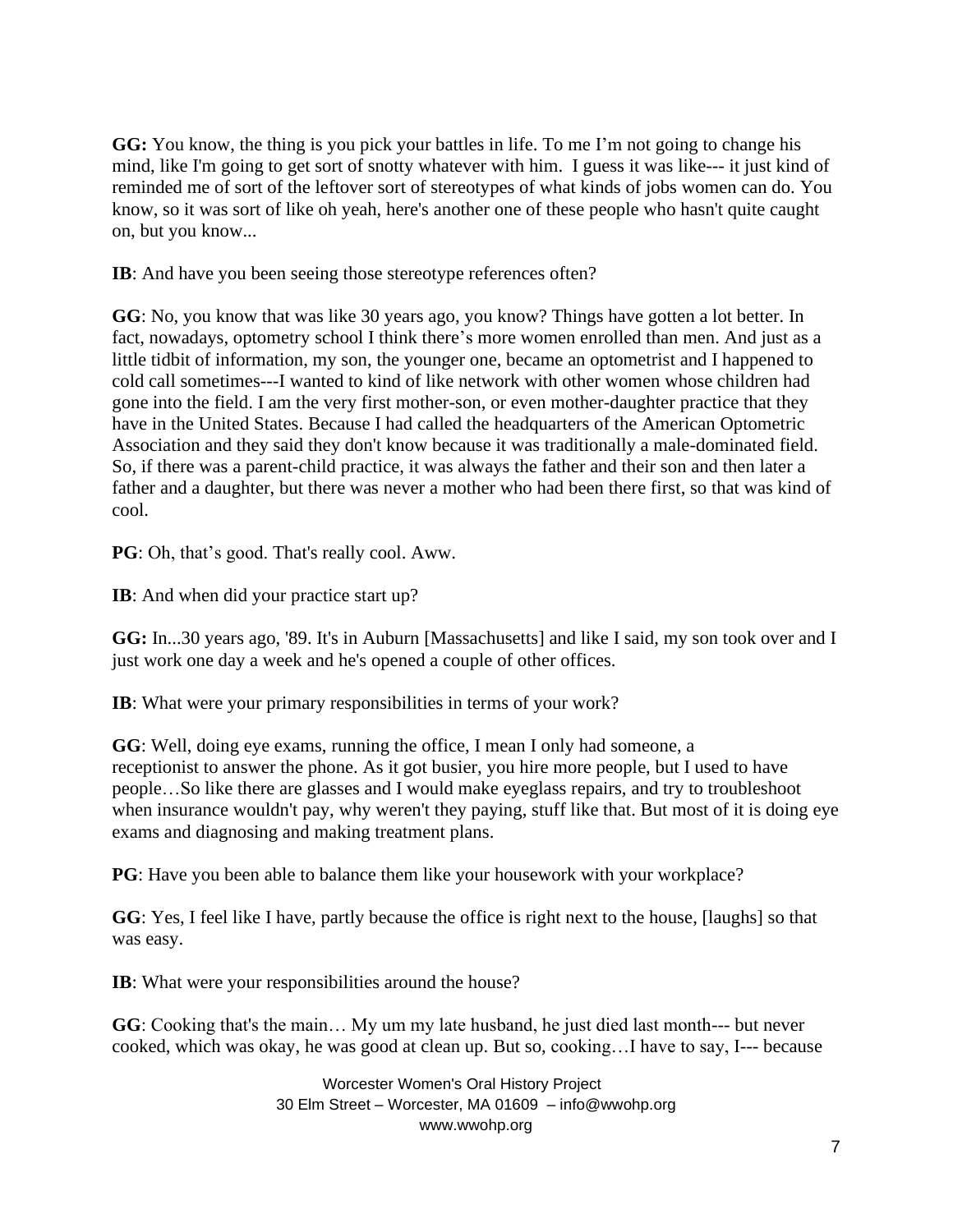for ten years, I wasn't married. I was a single parent. I taught my kids to be very self-sufficient, they would help cook. They did laundry. I feel like it was pretty balanced other than the cooking thing. My husband was very good at that, helping out.

**IB:** What was the name of your late husband?

**GG:** Douglas Crawford. [pause] Yeah, he died in August. He had Alzheimer's.

**IB:** I'm sorry to hear that.

**GG:** He had late stage Alzheimer's, but I was able to keep him at home. So...but it was a long, long decline. It is what it is, you know. Life is not a buffet, you can't pick and choose what you want to deal with. So, you just have to---you either have to pull up your big girl panties and keep going, or you just kind of give up and let the world run over you.

**IB:** Well I admire your will in continuing living.

**GG:** Yeah, well I mean there's a lot of good stuff in life and so I feel like I've been very fortunate. I've been involved with the Worcester Art Museum. I'm on the Board of Trustees, so that's been a real positive thing in my life. And you get to meet interesting people and work on committees and stuff, so I feel like it's important to give back.

**IB:** What were your responsibilities on the Board of Trustees?

**GG:** Well, obviously on the Board, you have to approve certain decisions like the budget. And I also served on----and I was also chair of the Nominating Committee, and another committee that's called the Audience Engagement and then the Salisbury Committee. On the Board you usually serve on committees and have different projects and things.

**IB:** And how long have you been with the Worcester Art Museum?

**GG:** This is my ninth year. And this is my final year because they have terminal advance and each term is three years. And you can't serve more than three terms, so next month is the end for me.

[Long pause.]

**GG:** I'll do something else.

**IB to PG:** Is there anything you would like to add to what we've been going through so far?

**PG:** Yeah, I have some questions about health. Have health issues impacted your life and those in your family? You talked about Alzheimer's and...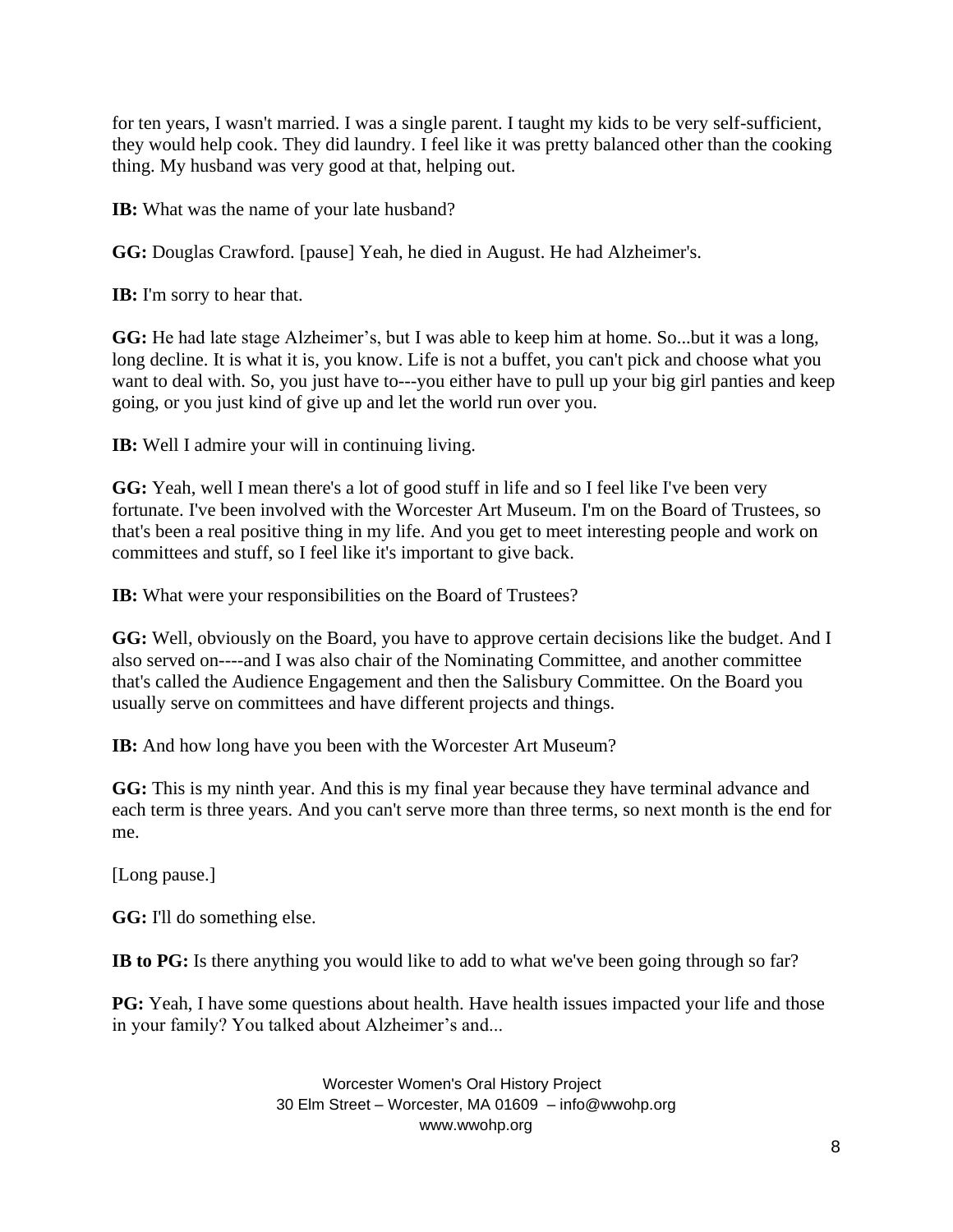**GG:** Well, Alzheimer's obviously made a big impact, but I've been relatively healthy. I had some arthritis in this joint and they reconstructed the joint which worked perfectly. But then I got scar tissue that formed out on the nerve, and they had to do five more surgeries to do that. So, I actually had to give up working for a couple of year. But I mean timing in life is everything because my son graduated from optometry school the month after I had my surgery---no, the month before, sorry. And so, I was just…They said, "Oh, you'll only need six weeks of recovery." Well, it took a couple of years. So, he [her son] was originally just going to work parttime at the office and get a part - time job elsewhere, but he ended up coming to work full- time and so but.... You know that.

**IB:** But will you able to... What are your experiences in accessing quality affordable healthcare? Have you had any issues with that?

**GG:** No, I haven't because my husband had a regular job, you know, and we had regular insurance you know.

PG: What did your husband do?

**GG:** He was a commercial insurance broker so it's insurance, not for like your car or your house. It's insurance for companies like workers' comp [worker's compensation] or product liability like Black and Decker or Gillette Corporation. That was one of his accounts. So, if somebody sued them for some kind of defect, it's that kind of insurance. So, we always had good health insurance through him. But when I was a kid, I remember after we came to this country, my mom was hospitalized with some issues, and we did not have any insurance. And I know it took my parents years to pay off the debt. So, as a kid, there were issues, but not since I've been an adult. [long pause]

**GG:** So how many of you are working on this project, like how many in your class?

**PG:** We are like 20, 20 something.

**GG:** Oh, so there are going to be 20 something people who have been interviewed?

**IB:** Let's go back to... Would it be alright if you tell us more about your married life?

**GG:** Okay.

**IB:** With your first husband, what's his name?

**GG:** Andrew DeToma. D-E-T-O-M-A with a capital T.

**IB:** D-E-T…

**GG:** …O-M-A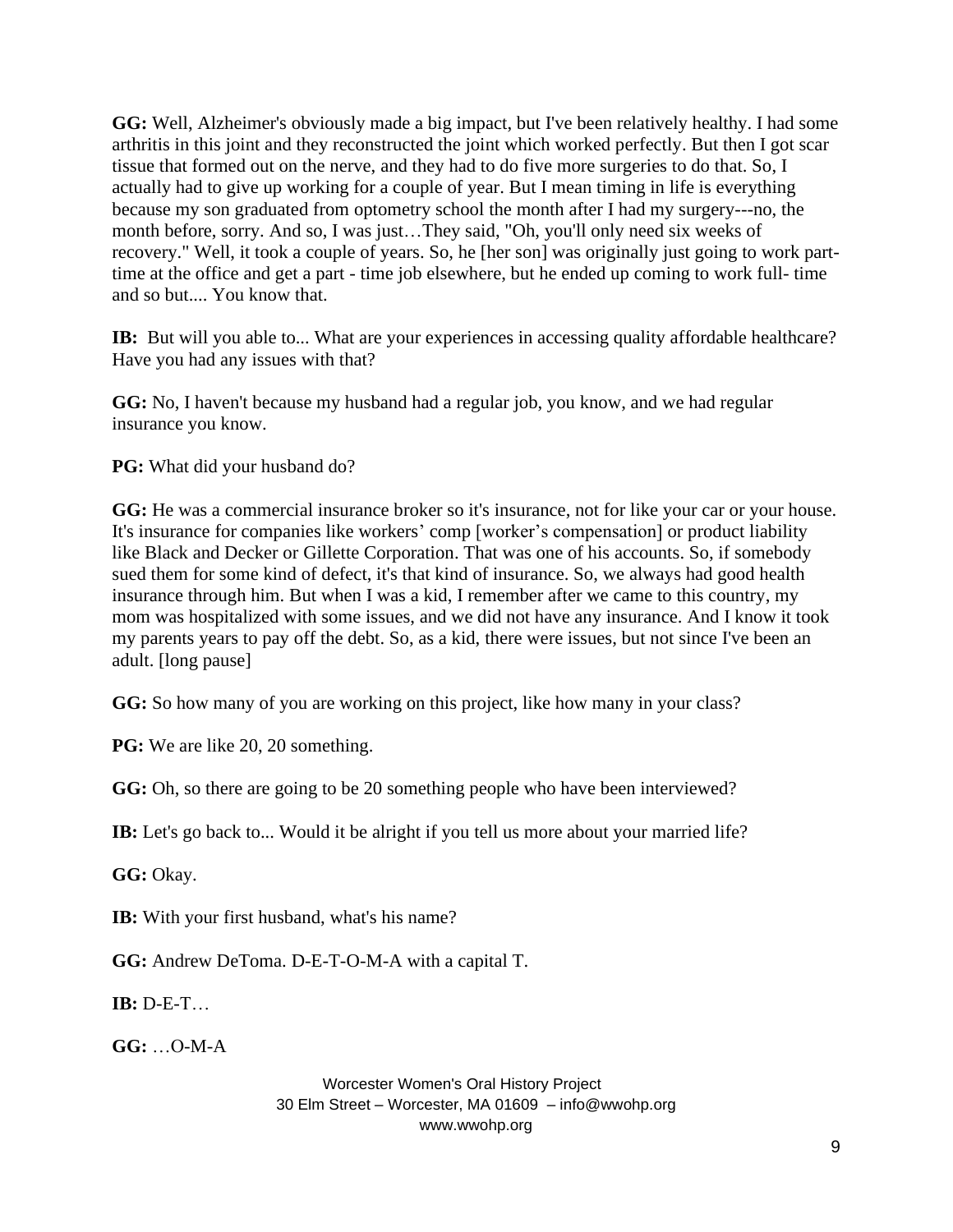## **IB:** What did he do?

**GG:** Well, when I met him, he was a newspaper reporter and then he did…He worked for Amherst College doing writing for their development office, so like brochures. And he was also a grant writer.

**IB:** And what did you do at the time?

**GG:** I was a social worker and then I was a mom.

**IB:** And with him will you be able to...How did you go about household responsibilities?

**GG:** He was actually pretty good by helping cook, but he wasn't much help around the house. Though my second husband was better about helping around the house so yeah, I mean... I guess neither one of them was super chauvinistic, where, you know, it's not man's work or whatever. But my second husband was more (2002)... He helped more because he noticed when things were a mess and I think my first husband didn't notice quite as much. But if I said I needed help with something, in general he would. But I do have to say, when my kids were babies, he would play with them and kind of like you know like whooh-all of that. But he wasn't much of a help with diaper changes or things like that. So, once in a while he said, "Do you want me to help you change a diaper?" Like what, hold it while I, you know, but not do it so there was maybe a little bit of that.

**IB:** How did that make you feel?

**GG:** I was tired! I remember one time when he said, "Do you want me to help you?" I said. "No, I just want you to do it, so I can sit down." Yeah.

**PG:** How did you imagine your life together like after you got married? Did you feel like you imagined it to be that way or did you have other expectations together?

**GG:** I guess you have to think, I have two marriages to think about, you know? So, my first one I was a lot younger and I think I was more naïve. And I think---I probably didn't have a strong sense of who I was, but a lot of people that young don't. But I mean I always imagined that I would have children, so that was something from day one but I waited awhile,  $(2)$ ?) whereas my sister got married right after high school and had kids right away. So, I waited like seven years before I had kids because I did want to finish school and I did want to have a chance to work and earn some money.

**IB:** What did your sister do after?

**GG:** Actually, after her kids got older, she went to school, and she became a nurse. So, she did end up working eventually.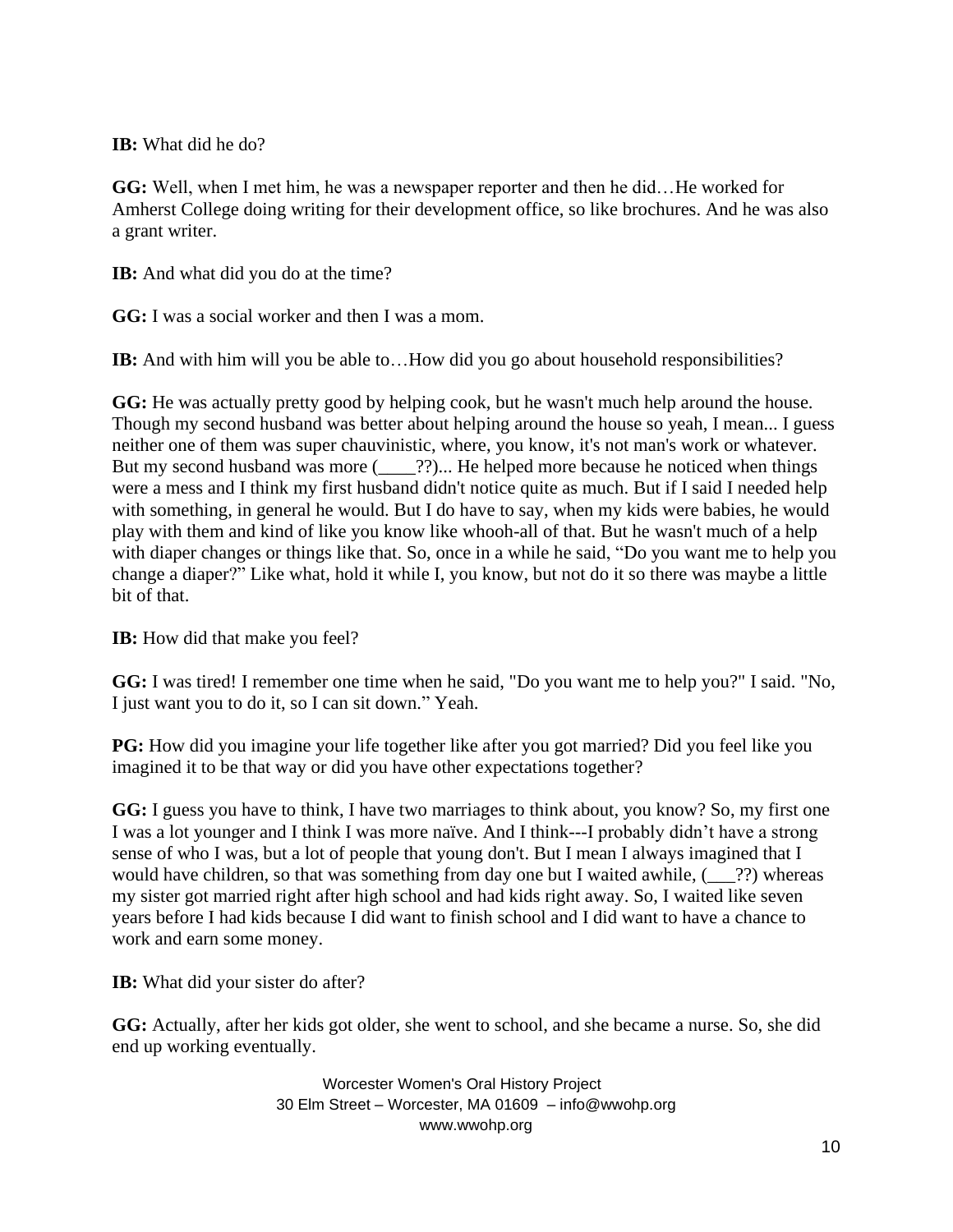**IB:** What cultures or and ethna...ethnicities do you identify with?

**GG:** Well, German and Polish.

**IB:** Okay.

**GG:** So, I cook German food, I cook Polish food. I can speak German, that was my first language. When my parents met, my father could speak German and Polish, and actually also Russian, but my mother only could speak German, so they always spoke German together. And so, we always spoke German, until we came to this country. And like nowadays they have English as a second language classes and we didn't have any of that over 50 years ago. And my parents were also kind of--- the thing is we are in America now, we are Americans, we're going to speak English. So even though my father had a heavy Polish accent and my mother had a heavy German accent, they practice speaking English at home with us, you and... I think we thought them more English then ... [laughs] then they could teach us because being in school, you pick it up a lot quicker but a.... [silence]

**IB:** mmm... Has religion played a role in your life [GG exhales] ...Or faith?

**GG:** Yes and no. You know, my father was Catholic, my mother was Lutheran and… When they got married, they got married by a Catholic priest, and I don't know if the Catholics still do this, but the priest wouldn't marry them if my mother didn't agree to raise children Catholic. So, she honored her promise, and I went to catechism and I got my first communion and I was confirmed. But she always just kept going to her Lutheran Church, but not…You know, it was more important to go together, so we would alternate. Sometimes we would all go together to the Lutheran church, sometimes we would all go together to the Catholic church and... When I was a teenager, I remember that---I mean, you are not supposed to go to a non-Catholic church because you are going…It's a sin! And that you know, like you are going to go to hell, you know. [satiric mimic gesture] I was like, "Naaah, you know the people they are [laughs talking] just as nice as the ones in the Catholic church and..." So actually, after I got married the first time, I had my kids baptized in a Lutheran church instead of a Catholic church, partly, too, because I... I didn't want to pick and choose what, what I believed in a religion. So, I think women should have birth control if they want it. And I think there are times that divorce is necessary. And the Catholic Church, to be a good Catholic, you have got to believe that, and you have to support that. And the Lutherans didn't expect that [ laughs] you know. So, for me it was like I just... I just felt more comfortable with that. But I have to say over the years I've become...less involved with organized religion. I feel like I am spiritual and sort of...I believe in the teachings, but I also don't think that you have to be sitting in church to be a good person. And it's more important to live the message than to just sit and listen to the message. When you go to church so…[interruption]

**IB:** Is very wise.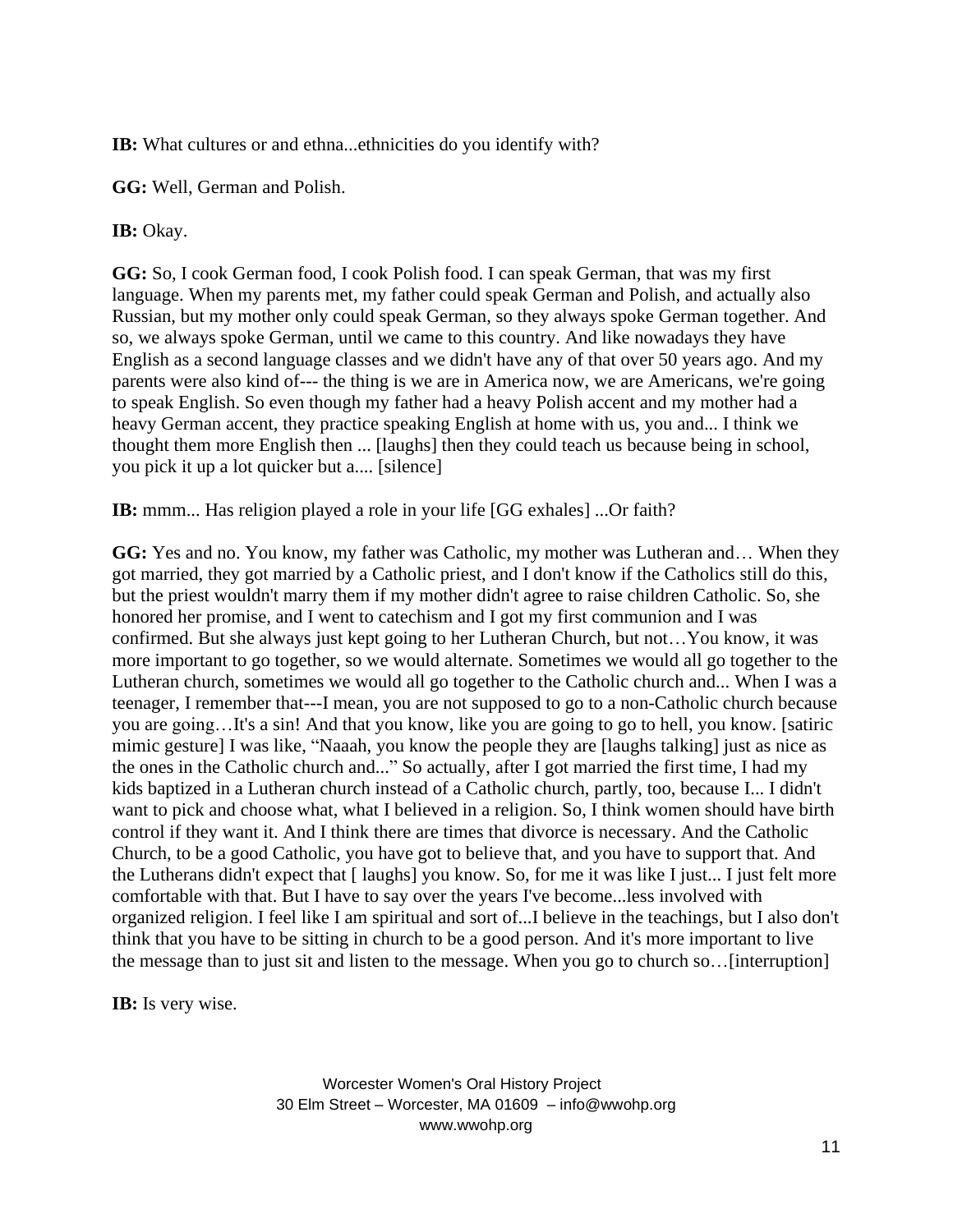**GG:** But.... [silence and sound of moving pages]. I just made that quote up. I never had said that [laughs] before [interruption].

**IB:** Very good.

**PG:** Very wise.

**IB:** Glad we have it.

**GG:** [laughs]

**PG:** Have you seen any changes in Worcester over time?

**GG:** [interrupts] In Worcester?

**IB:** [interrupts] Worcester area.

**PG:** Oh, Worcester area, yeah.

**GG:** Oh heck yeah! You know years ago, not even those many years ago, there was nothing going on. Everything felt like it was falling apart, and you'd have to look around for something to do. If you wanted to do something fun on the weekend it was like, "Oh my God! What, what is there to do?" Now there is like three, four things happening at the same time. You actually have to decide between things, instead of scrounging around for something, so… Oh, I think is great! You know it's just much more vibrant, you have a lot more interesting foods you can eat, there is more ( $\qquad$ ?) ethnic foods and... a very vibrant arts community, and I am sort of into the arts, so you know, but a...

**IB:** You mentioned how you've been in other areas, what makes the Worcester area unique? What distinct characteristics?

**GG:** I think it's a combination of…You got a lot of immigrants, and so you have a lot of diverse cultures, have a lot of young people, and a lot of art that helps to kind of build the community up. And mixed in with that, you have sort of the traditional New England older money, you know, professional, sophisticated, and highly educated and mixed in with all that people who don't have education, but are working hard and are trying to better themselves.

**IB:** And what do you think of the women spiri---experience in Worcester has generally been like?

**GG:** I don't, you know.

**IB:** In the Worcester area.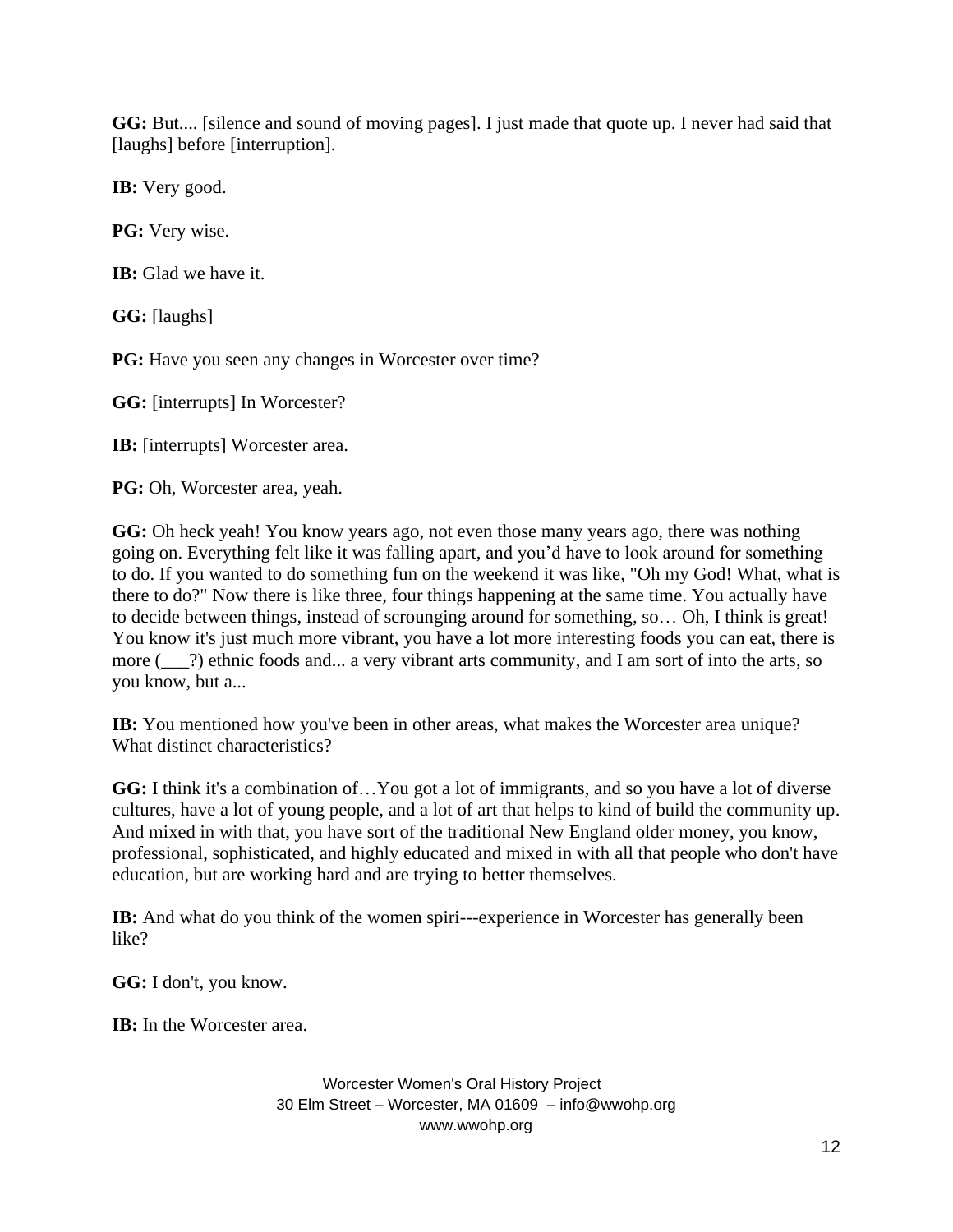**GG:** Yeah, I--I haven't [long pause] I don't know if it is considerably different from other places. I don't know, that is a good question. You know, I guess if I compared-- because I did live before moving here—because---we move here after I got married the second time, because he was working in Boston and I was living in Amherst, and that was a long commute. So, we met in the middle. Amherst is a college town, so there was a lot more kind of like women's lib [women's liberation] and all kinds of peace vigils during the Vietnam War. So, there was more of a sort of hippie vibe. And here it's more of a blue-collar vibe so I guess ...But I don't know if I've noticed like an alarming [small pause] bad treatment of women. At least I haven't experienced it.

**PG:** So, you talked--after you took... you talked about that you were pro with birth control...

**GG:** Mhm.

**PG:** So that relates to the Women's Movement.

**GG:** Mhm.

**PG:** Did like the movement make a great impact in your life?

GG: Oh sure! Because I--the women's, the Women's Liberation Movement of the late '60's happened like a couple of months after I have---I had gotten married. You know, [laughs] and it was like wow! So yeah, I think a lot of, a lot of a sort of consciousness raising about the value of women and.... And it's funny because I feel like the pendulum swings back and forth because you went from---I never did, but the bra burning and sort of back to natural and then it is like- now it is---I sometimes feel like there is more becoming glamorous again, like it was in the '50s, and early '60's. It is like, you know---we fought to have women not be treated as objects and I sometimes think with this celebrity culture…Women, some of the young women, don't hear that message and let themselves be made into objects or making themselves into objects.

**IB:** And what would you say...What would your advice be to young women today?

**GG:** Make sure that you can take care of yourself, that you don't depend on someone else, that any relationship you have whether it's going to be you know…If you are a lesbian or if you are heterosexual, your partner isn't [exhales deeply] there to take care of you… Nor should you take care of them exclusively either, that each person should be able to stand on their own. And then have something that, interests and values that binds you together, but not out of necessity, that you should be able to take care of yourself.

**IB:** That's good advice.

**PG:** That's very good advice.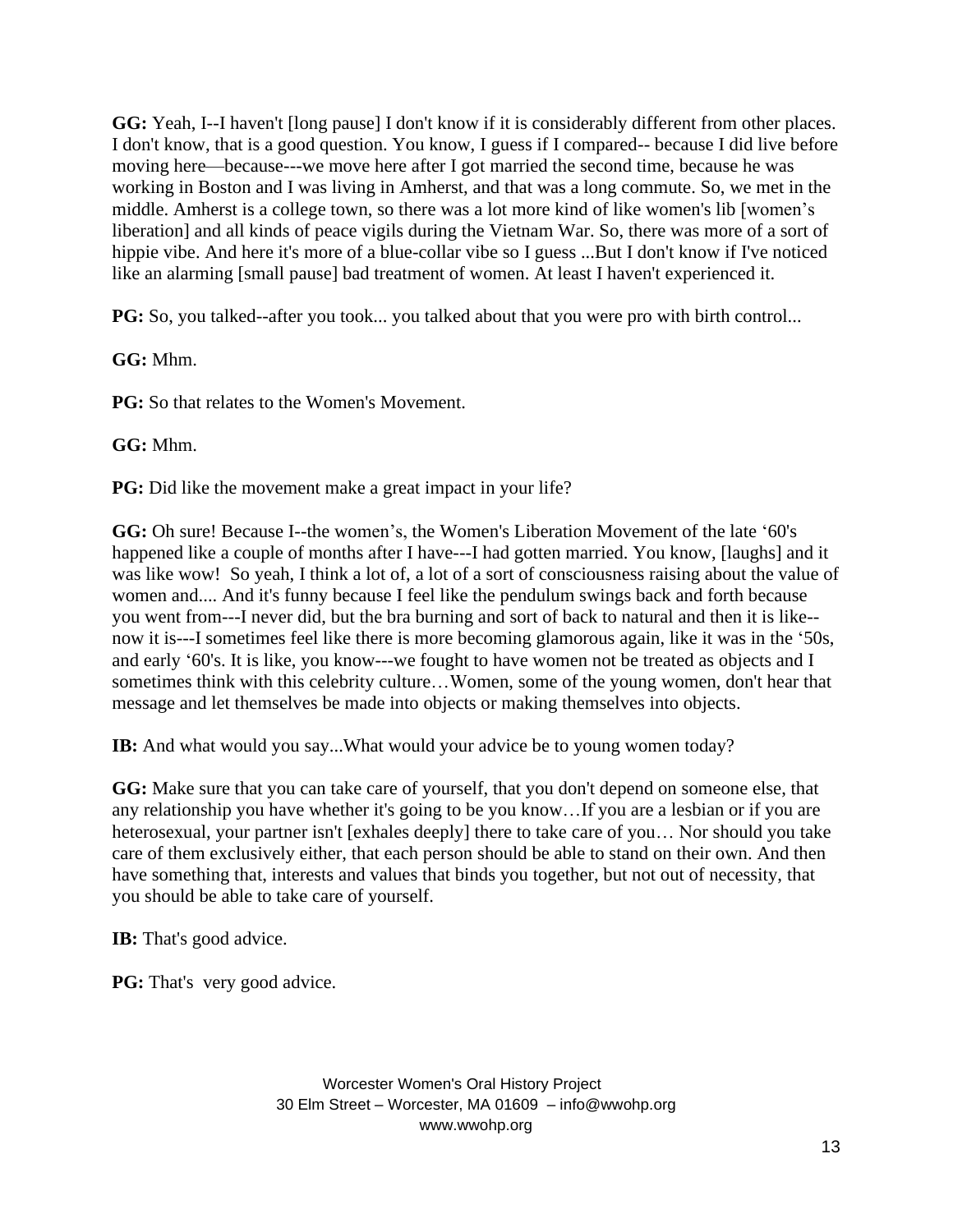**IB:** And so....[sound of moving pages] Well, you have told us a lot, which is [GG laughs] wonderful! Because we are working to tell a fuller story of the history of women than has been recorded in the past, what should we be sure to include?

**GG:** Oh, goodness. [pause] I think celebrating the strength of women, those that do get out there and make things happen and do take care of themselves and take care of their kids and raise the children to be self-sufficient.

**IB:** I, I think, I think that is great and wise, too. [sound of pages in the background] Sorry. So let's go back to the general... questions. How old were you when you were allowed to date?

**GG:** You know, I think I was allowed to go to a school dance with someone when I was a junior in high school, and my mom was super strict. Okay, and even in high school in--I mean--in my senior year, I had an 11 o'clock curfew no matter what. I remember going to the movies, and the movie didn't get out till 11. And it took 15 minutes to get home, I mean I was grounded because I was 15 minutes late, I said, "But the movie didn't end." She said "I don't care 11 is 11." I mean she was like... [laughs] so...yeah, so she was very strict. (\_\_\_\_\_?) [interruption]

**IB:** Was there a reason?

**GG:** Because she could. Yeah, it was a control issue.

**PG:** Umm..[laughs]

**GG:** And I think that is actually quite honestly one of the reasons I got married, was partly to kind of feel like I can control my own life, so...

**PG:** I would like to get another question about...

**GG:** Sure.

**PG:** What difficult transitions did you go through in moving from childhood to adulthood since you had a mother that was strict?

**GG:** Yes, yeah. I mean that was, you know, ways to assert my independence without getting her so angry that she would come down even [laughs] harder, so yeah. But some of the things that I was able to do, like I got a job and that helped giving me some money. You know my mom insisted that I save half of it, which is good. It is good to learn how to save money, but, so I think getting a job is one of the things that helped me to transition from feeling like a dependent child to being more the master of my own destiny. I remember I bought---I saved money and I bought myself a desk for when I started college because I was living in home. And I thought this because when I was in high school, I used to do my homework on the kitchen table. So, it was sort of like my little of property, as---I now have a desk and that's where I would do my studying.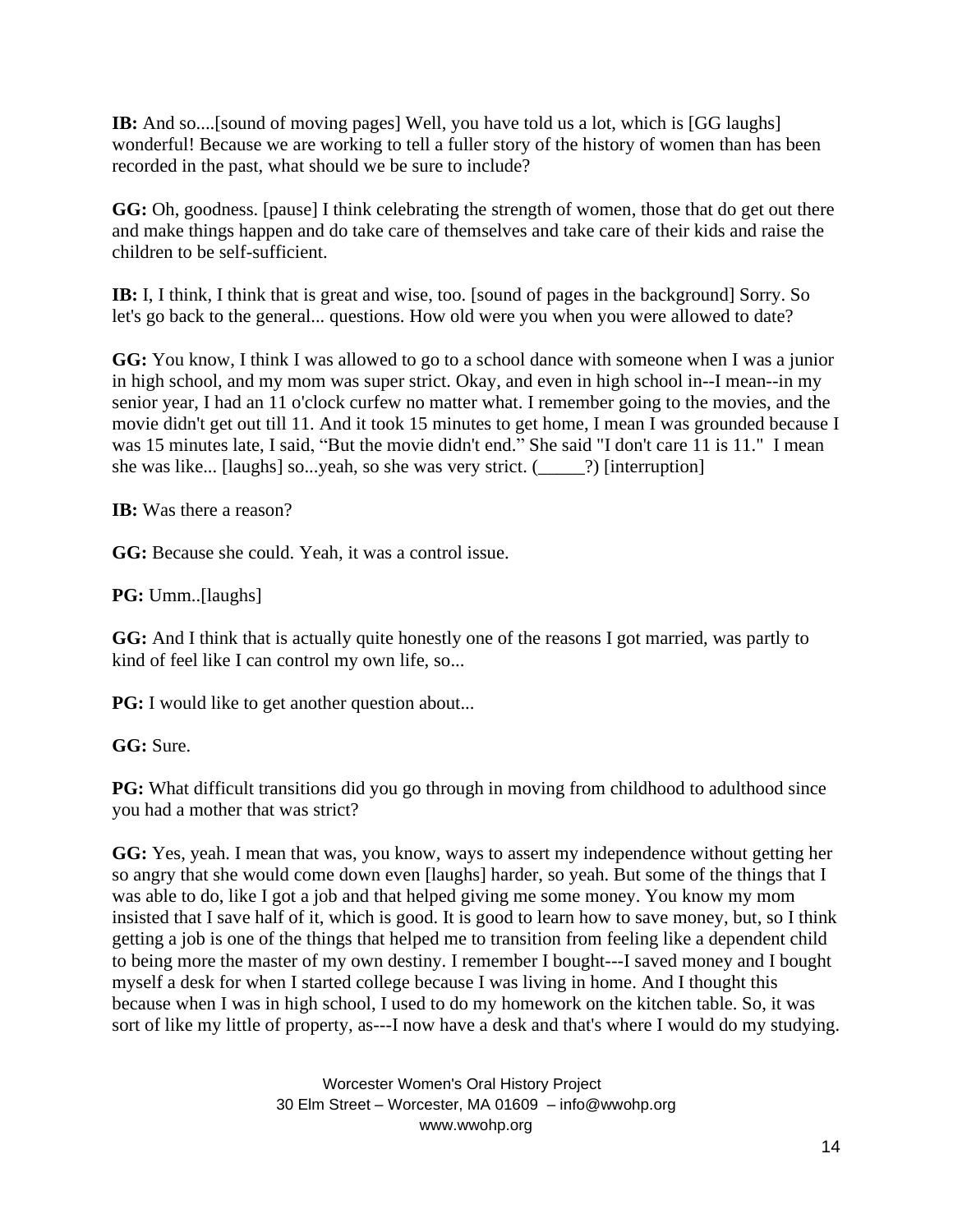**IB:** Was studying challenging for you and your education? Were you taught a different way than your classmates, then your male classmates?

**GG:** I don't, I don't think so, I don't think so. [said in a thoughtful tone] I was a good student. I worked hard and I, I was good at math, and that was funny because my high school had three tracks. They called it the college track, the business, and the general track, that's probably the kids that end up working at the gas station [laughs] or in retail. And the business one was for people that wanted to become secretaries (\_\_?) and they taught you typing and bookkeeping. And then the college. And I didn't like having a study hall, because I have to study in the evening. So, I ask the guidance counselor, I said, "I know there is a typing class during my study hall, can I sign up for that?" And she said, "No, you are in the college track, you can't cross over." "I said, "Really?" And she said, "Listen honey, if an employer ever knows that you know how to type, you'll only ever be a secretary." So, she refused to let me take the typing class. So, and I am looking around, and so what I did was, I took a second math class. So, that was my sophomore year. And then I took another math, extra math class, the next year which means I qualified for the calculus in my senior year, which--- I was the first girl in the history of my high school to take calculus. Because you have to you know---is only the nerdy boys, you know with the pocket protectors. [laughs] Yeah, really the geeky ones that would do that. So, Mr. Kesler was my calculus teacher. He was so excited to have a girl in his class, finally! But the drawback [says laughing] was that he called on me every single day. [says while hitting the table in time with the words] So, I always had to do every homework problem because he'd always makes somebody do it out and then he'd ask, "Did anyone else do it a different way?" So, he either had me go up there do it or if someone else did, he'd always---he used to called me Princess of the Pea Patch. I don't know why, but probably [laughs] nowadays someone would call it sexist. But, but he would say, "Okay, Princess of the Pea Patch. Is this the way you did it?" Yeah, I guess I was treated differently in that class because I was almost like a celebrity, but a celebrity that couldn't get away with not doing it. [laughter in the background ]

**IB:** Would you consider that a challenge? or like umm...

**GG:** Yeah, it was [everybody laughs] [interruption].

**IB:** And then...like it—did— it helped you?

**GG:** Yeah, yes.

**IB:** Yes.

**GG:** Yeah, yeah. Most challenges if you, if you stick with it, actually teaches you something. No education is ever wasted, even if all you learned is not to make the same mistake again, you know, still something you learned.

**PG:** So you said you had--you love art... [interruption].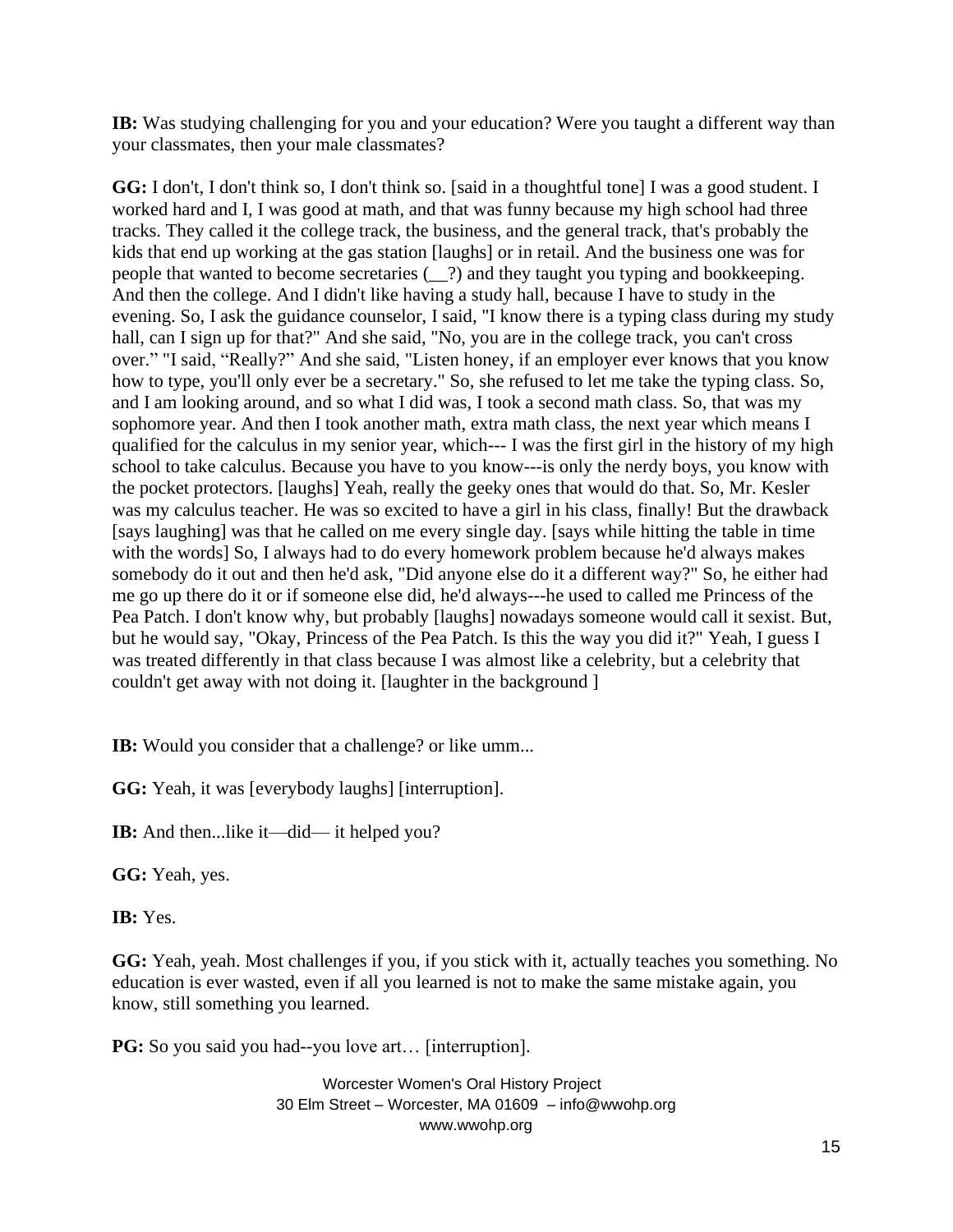**GG:** Yes.

**PG:** And that you're part of the trustees?

**GG:** Yes.

**PG:** So what other um...activities or hobbies you have...? [Interruption]

**GG:** Well, I am a quilter and [interruption].

**PG:** What is that? [whispered softly]

GG: A quilter you sew fabric together to make blankets.

**PG:** Oh! Yeah!

**GG:** Yep, yep. And actually, when I was a stay-at-home mom, I used to do a pull string and I used to make custom drapes for people as a way to kind of make a little of extra money on the side. I love to dance. Every opportunity I get, I love to dance. I'm always dancing in the kitchen while I'm cooking, playing music. The other hobby that I had that I loved, I did it for 18 years was--I was a beekeeper. And unfortunately, I had to give it up when---after my second husband's health went downhill and...and the trouble with my hand, I couldn't lift, and the boxes of honey are like 80 pounds. So, he used to lift them for me. So, he--- his decline so...But I did that for 18 years. That's like one of my real fun things, and I like to cook. And I make bread, a lot of bread. [saying softly]

**IB:** I love bread.

**PG:** Aww, yeah.

**IB:** You mentioned how the Women's Movement did impact your life. Do you consider yourself actively pol--active politically? Either in the past or present?

**GG:** Um, semi-active. Yeah, I mean, I always vote, I try to watch the debates and things like that. I sometimes send money to some candidates, [laughs] but, but I've never gotten involved with running for office or serving on a school committee or anything like that. [sound of turning pages]

**PG:** Oh, what time is it?

**IB:** Four twelve.

**PG:** Okay we are good.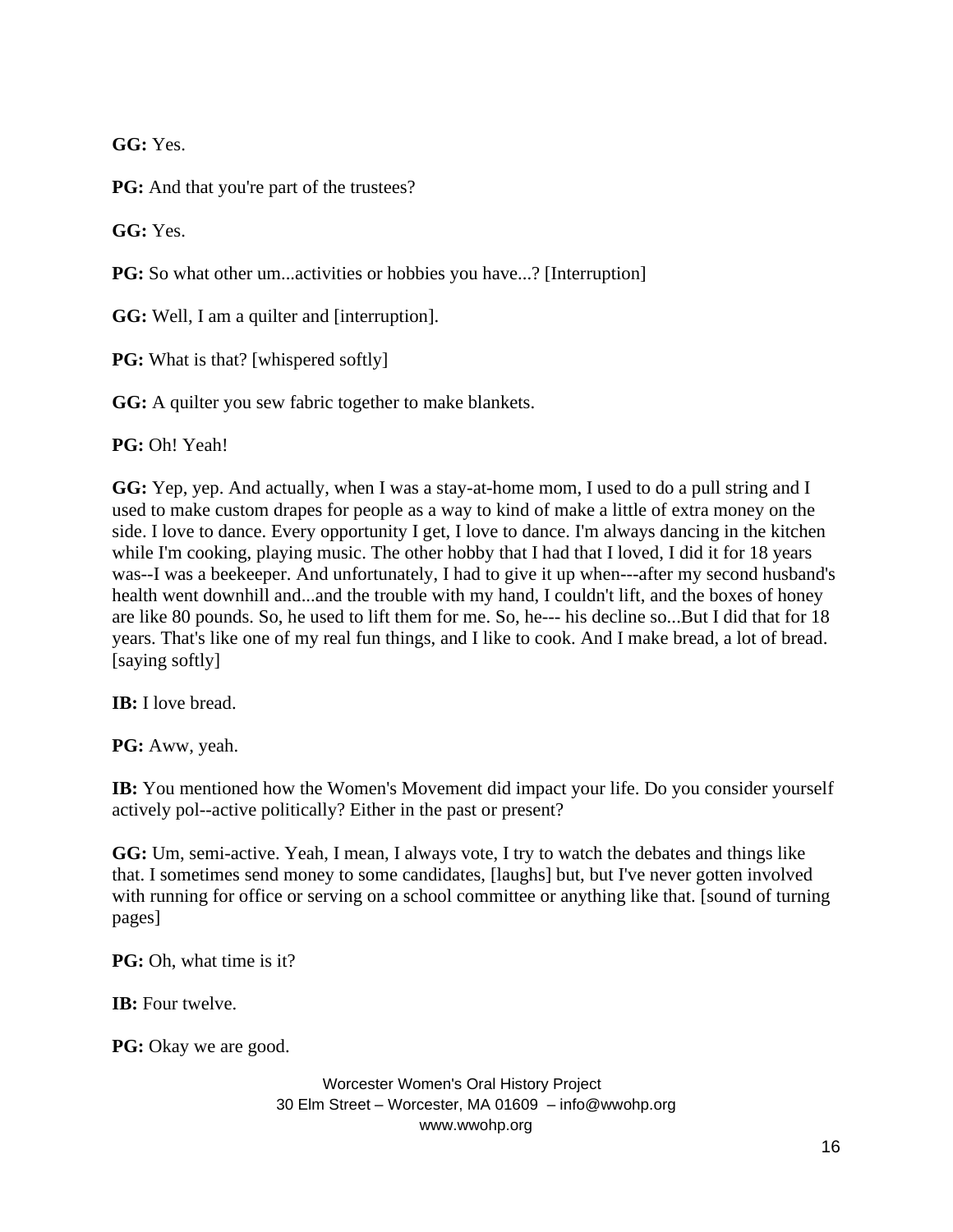**GG:** You have a class you have to go to?

**PG:** No, I was just like getting into the conversation was like--yeah this is good [GG laughs] and then I think, "What time is it"?

**IB:** How do you get through the tough times in life, like... what thoughts keep you going?

**GG:** This too shall pass. Probably that nothing lasts forever. You know the good time doesn't last forever so enjoy it, and the bad time doesn't last forever. Something always changes. There's always an opportunity to do something different or to focus on something different.

**PG:** I agree.

**IB:** You had quite a life.

**GG:** I,[laughs] it just is, you know.

**IB:** How do you define success in your life, and has it changed over time?

**GG:** Oh success, I guess is... for me [pondering] I guess my greatest accomplishment is I'm a mom and I'm very proud of my kids, and I know my kids love me. I guess that's, that's like- everything else comes after that. So, I guess being independent, being able to...Like I said, take care of myself. I have a roof of my head, I eat every day, I have healthcare. I mean that's pretty successful, and I feel like I help people in my practice. And I try to be involved in the community. There's a program called Art Reach that does after- school stuff with Worcester city kids, and they also run a summer day camp for art. I volunteer there and I do projects with the kids.

**IB:** And what led you to the Art Reach?

**GG:** I met the woman that runs it, and she just seem like a wonderful person and so devoted to what she's doing. And I like making things, I like doing things. So, and I like kids. In fact, when my kids were little, I was a cub scout leader, [laughs] so I felt---is funny because at that time there was a lot of sort of women's lib with protests and marches and stuff. And I remember a friend of mine saying, "Well, you should come to some of these rallies. You should do your part for the cause of women." I said, "I'm doing my part in helping to raise boys and other, other people's boys to appreciate women, and I mean in my cub scout stuff. [says softly] I taught them how to use power tools. We made stuff with a drill and, you know, nailing and doing guy stuff [using quotation gestures] that I taught them. [interruption].

**IB and PG:** That is so awesome!!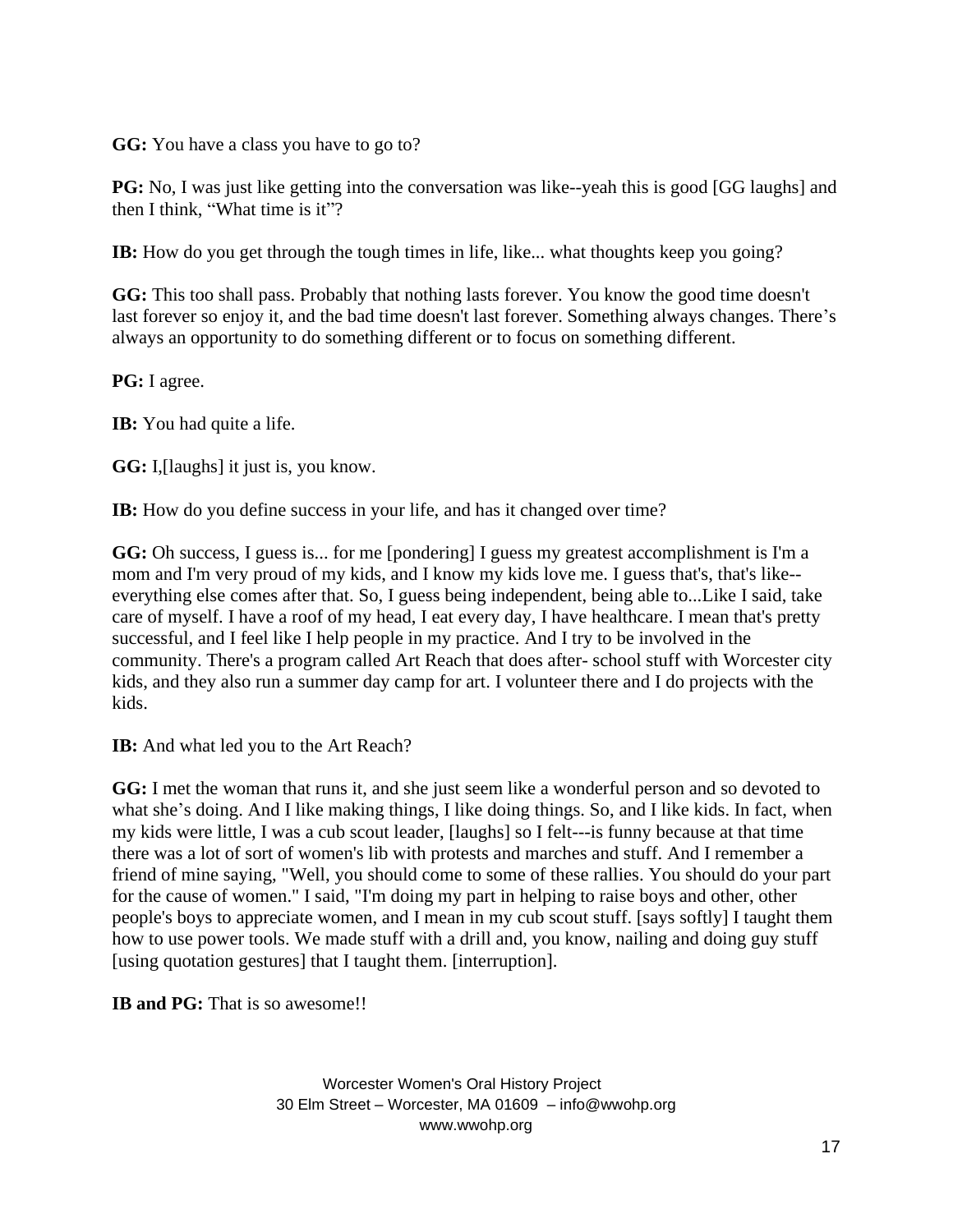**GG:** So, they saw that a woman can do that. And, and we used to take nature hikes and I remember we would catch all kinds of frogs, and insects, and whatever. So...

**IB:** That's awesome.

**PG:** That's really awesome.

**GG:** Yeah so, I,I was a good mom to have boys because I wasn't afraid of any of that.

**PG:** You were a model, of like, [GG affirms] like a good model.

**GG:** Yeah. I always…It's funny, my grandkids every now and then they'll say, ""Uggh, it's a bug. It's a bug!!!" [imitating a kid's voice] I say, "You see the size of the bug? It's this big [draws with a finger a small circle on the table]. See how big you are? He's more afraid of you than what you should be of them, because most bugs will run away from you, very few of them come after you," And, so I was figuring out what's my size compared to what I have to deal with.

**PG:** True!

**IB:** Very true...So you mentioned about the ways in which ah...Worcester is unique.

**GG:** Mhm.

**IB:** Do you think that the city still faces some challenges?

**GG:** Oh, sure. Yeah, there's still large segments of the population who don't have access to the stuff that a lot of people do in terms of adequate housing. And you know there's still a lot of people that are--- that go hungry in this town. And people that have drug- related issues and maybe don't have the access to care. I mean there are wealthy people whose kids get addicted to opioids or whatever else, but they can afford to send them to a nice rehab facility. Whereas you know, families that are struggling and if one of their kids has an issue, they don't always have access to the same quality of care.

**IB:** How would you, if you could, how would you go about with changing?

**GG:** More funding and more education…

**IB:** And what would you say to the young girls who are struggling with education?

**GG:** Hang in there. Do your homework, [laughs and pauses] and find somebody that believes in you, that can encourage you and support you.

**IB:** Did you have support groups or mentoring groups when you were in school?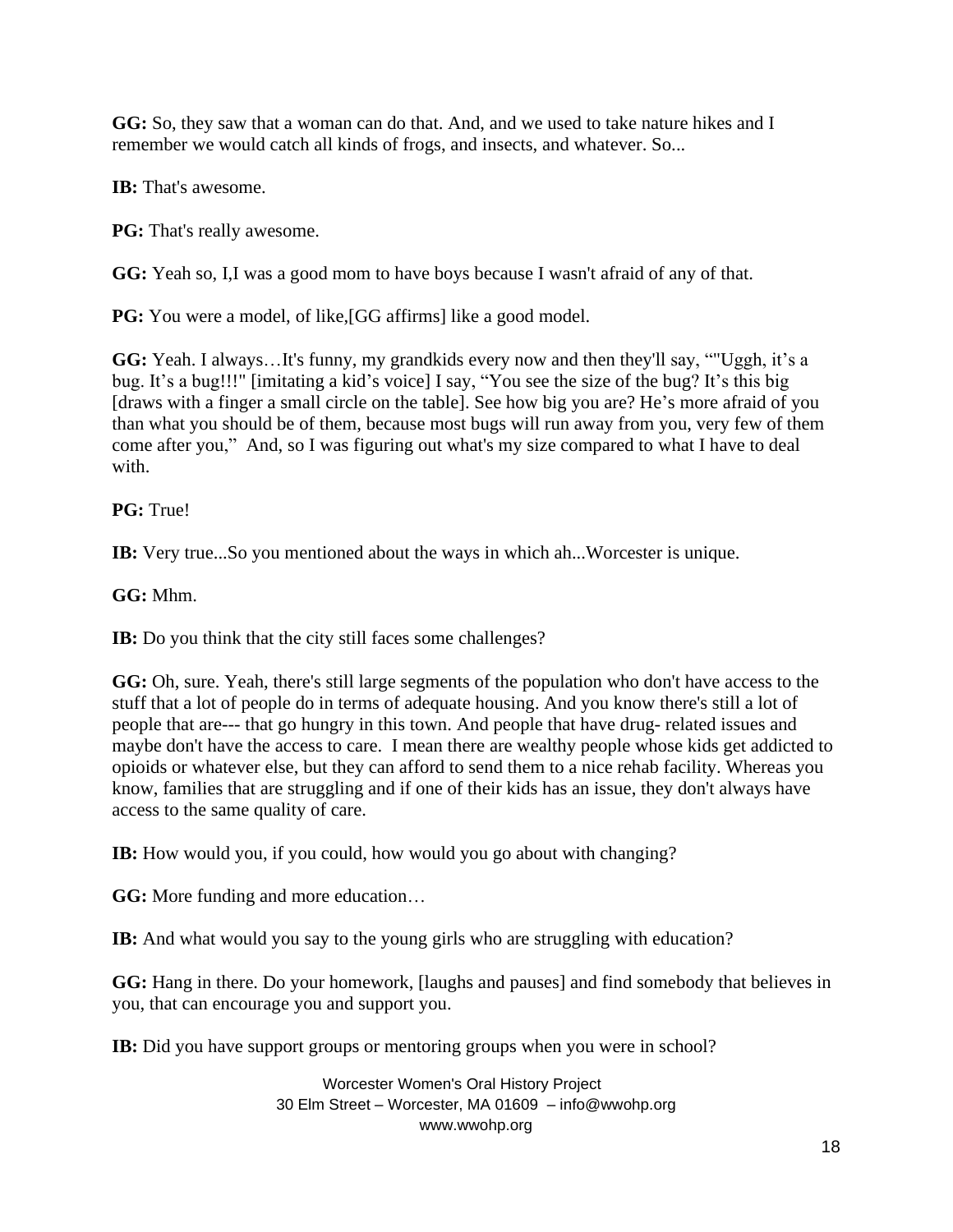**GG:** No, but I did have that Mr. Kesler, my math teacher. He was kind of rooting for me. No, was mostly my parents. My mom cracking the whip. [laughs] I couldn't talk to my girlfriend on the phone until after my homework was done, it was that kind of stuff. So yeah, she was... she was very strict.

**PG:** But.. did it help you? [interruption]

**GG:** Oh yeah!

**PG:** She being like that?

**GG:** Oh sure, because you know, when the kids---I mean, I don't blame them you know--they want just to do as much as they need to to get by, and then they want to go hang out and have fun so...[turning pages starts to sound]

**IB:** I love hearing about this. This is wonderful.

**PG:** I know.

[silent pause]

**IB:** Umm, so what do you think are the pros and cons of the path that you've chosen in your life?

**GG:** [exhales]

**IB:** It's very open ended.

**GG:** [exhales] Yeah, I mean the pros are I feel very comfortable with who I am, and I have a very--I have a comfortable life. I also know I can make do with less if I have to, that I don't feel that my identity is wrapped up in having certain things, that sort of my spirit is what it is and no matter. So, I guess I [thinking] you, you get to---I'm going to be 72. Okay so when you get to this point in life, [slight pause] hopefully you're comfortable in your skin and you're comfortable with even choices that you made that weren't the best choices, as in you can always learn something from it and you can always change direction. You can always pull something out of it. But, I think it's holding on to your spirit, who you are, and caring about people…

**IB:** I love your wisdom.

**PG:** You can be my mentor?

**GG:** [Laughs] Sure! [laughs].

**PG:** I'd gladly have you.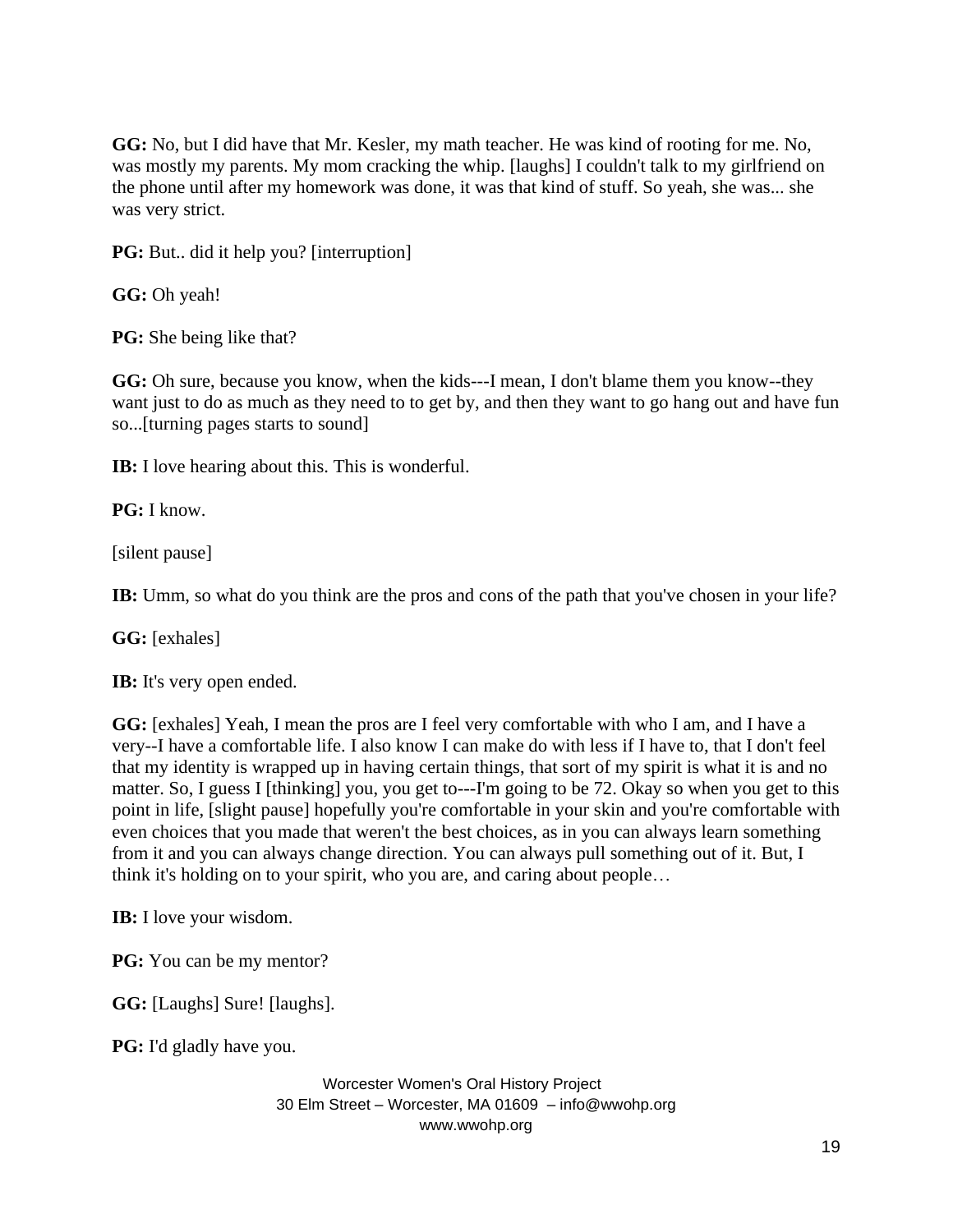**IB:** [talking to Paula] Is there anything else you would like to add?

**PG:** Well, I think we covered everything and a little bit more. [IB interrupts]

**IB:** I love it.

**PG:** [Continues] That's really good. Umm...

**GG:** Yeah, you know when my --this thing about your spirit. When my husband died, and he was a nice guy… [says softly] I..I felt very happy. and not because he made me happy, but he would let me be happy. Okay, because there were things that I was interested in that he had no interest in whatsoever, and he never made me feel like, "Oh! I shouldn't like this." I mean some relationships it's like, "Ahh if you don't like what I like…" Then they try to tear it down or try to make it hard. So, he was very---he was a good cheerleader like, "Yeah, I have no interest in that, but you go, girl!" I felt like I also didn't… I mean he was a runner, he was a marathon runner. People would say, "Oh! do you run?" And I said, "Yeah, I run the vacuum cleaner." I mean, there is no way in heck [PG and IB laughing] you're going to get me out there running. I'm not somebody who goes to the gym. My exercise is…I have two stories. I go run up and down the stairs and I dance. [laughs] But I think this whole thing of kind of being with somebody that gets you, that understands this is important to you, and they'll honor that. I think that's the message for young, young women to have.

**IB:** And what mess [interruption].

**GG:** [continues] that don't give up who you are to try to please somebody else.

**IB:** And what message would you send to men, to young men?

**GG:** Same thing. You know, like don't try changing [small clank on the table] the person and don't let them change you either because I think sometimes women can be guilty of trying to make a guy what he isn't, to meet their needs. Women can be as destructive to another person as a man can be. I think in general maybe men have more power and maybe do it more, but women can also interfere. But yeah, you know, respect women you know and a...

**IB:** That's wonderful.

**GG:** And this is nice, these are things I haven't thought about or haven't articulated in any sort of concise way but...[silence]

**PG:** Other questions?

**IB:**  $($  ( $?$ )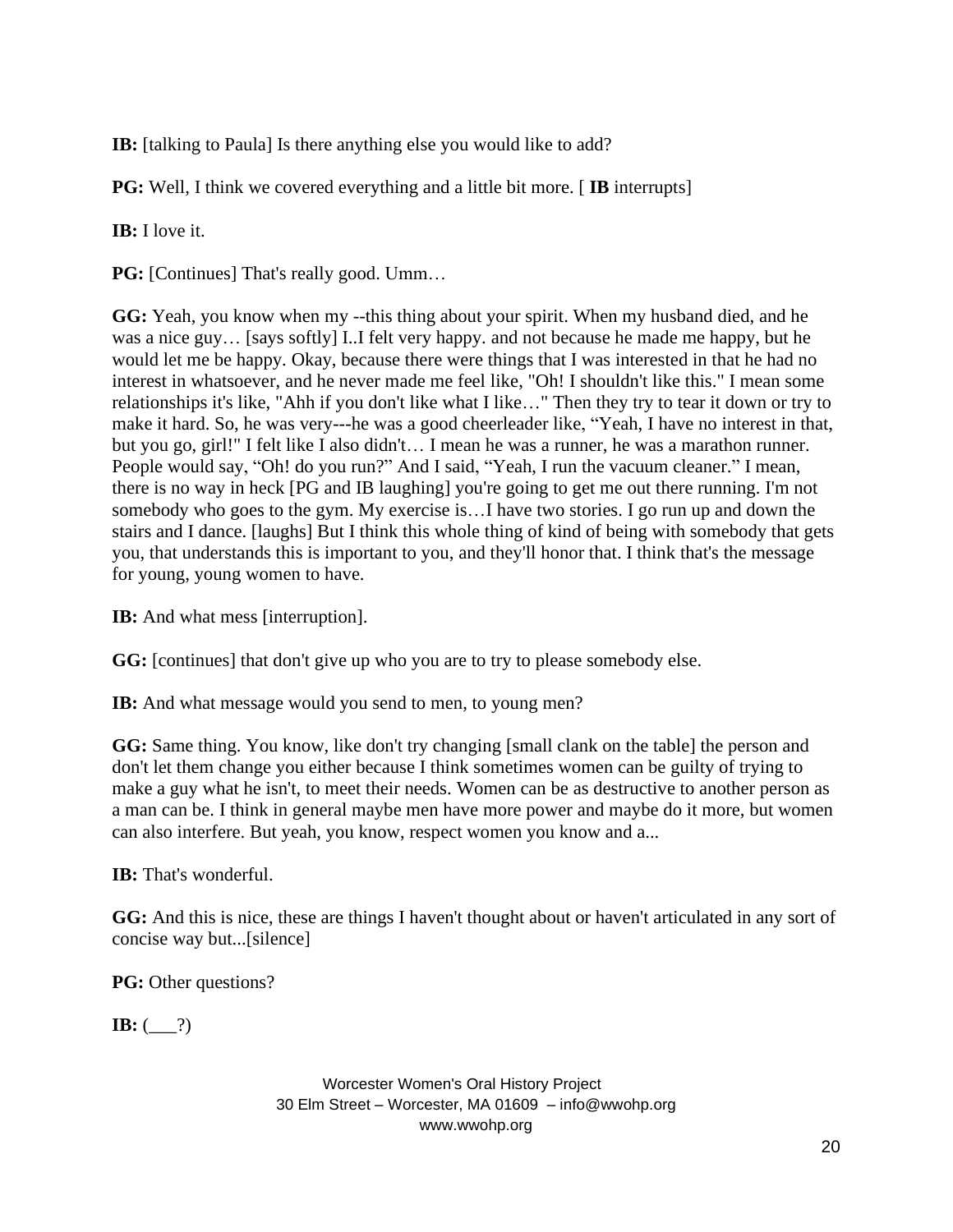**PG:**  $\text{Yey!} (\_\!\_?)$ 

**IB:** What are--what are your days generally.... What is your daily life looking like now with your family?

**GG:** Well, I try to...I go to Zumba class. And I also go to a class called "Move N' Groove" which is kind of like line dancing, but they kind of make you do little squats on some mat. But it doesn't feel like exercise, so I always pretend in my mind like I'm at a party and I'm dancing. [laughs] So, I do that. Since my husband died I----it's like I don't cook as much because cooking for yourself you don't... I try to once a week. I make a meal and I send it home with my son and for his family [says laughing] because I like cooking. I read, I like to go to movies, and I try to stay active in the community. So, between the art museum and then there's the Worcester Pop-Up, and I know--I've over the years--- I've met several artists in town, and that mural project, I know the fellow that got that started. So I... At least once a week I try to have either lunch or breakfast or coffee with one of my younger friends [laughs] because I don't want just to be around old people that just complain all the time, I so try to stay involved in the world.

**IB:** I really (2002) I love Worcester um...

**GG:** It's funny, I feel a little bit one---I mean my mom was very strict and she…The one thing about her, and she lived with us until she died and she was 97, and she was very spritely and when she was like around 90, I remember asking her, "What'd you do today?" She said, "Oh! I went to the senior center, and I helped the old people play bingo." She did not consider herself one of the old people, but she was the oldest one that went and they even gave her like a little plaque for being the oldest member. But she always saw herself as younger than the rest of them. And I sort of feel that way in my heart, that I'm not my age. I don't know what age I am, but I don't feel like…If you asked me 20 years ago what is somebody that's seven--I'm going to be 72- ---72, what is that person like, I don't--I think I felt that they would be older than what I am.

**IB:** Mhh.

**GG:** I don't know if that makes sense but…

**PG:** Yeah, it makes sense.

**IB:** It makes sense.

**PG:** I feel like that. Like I'm 19 and... [hand gesture]

**GG:** Yeah. [laughs].

**PG:** [continues] I don't feel like I'm 19.

**GG:** [laughs]